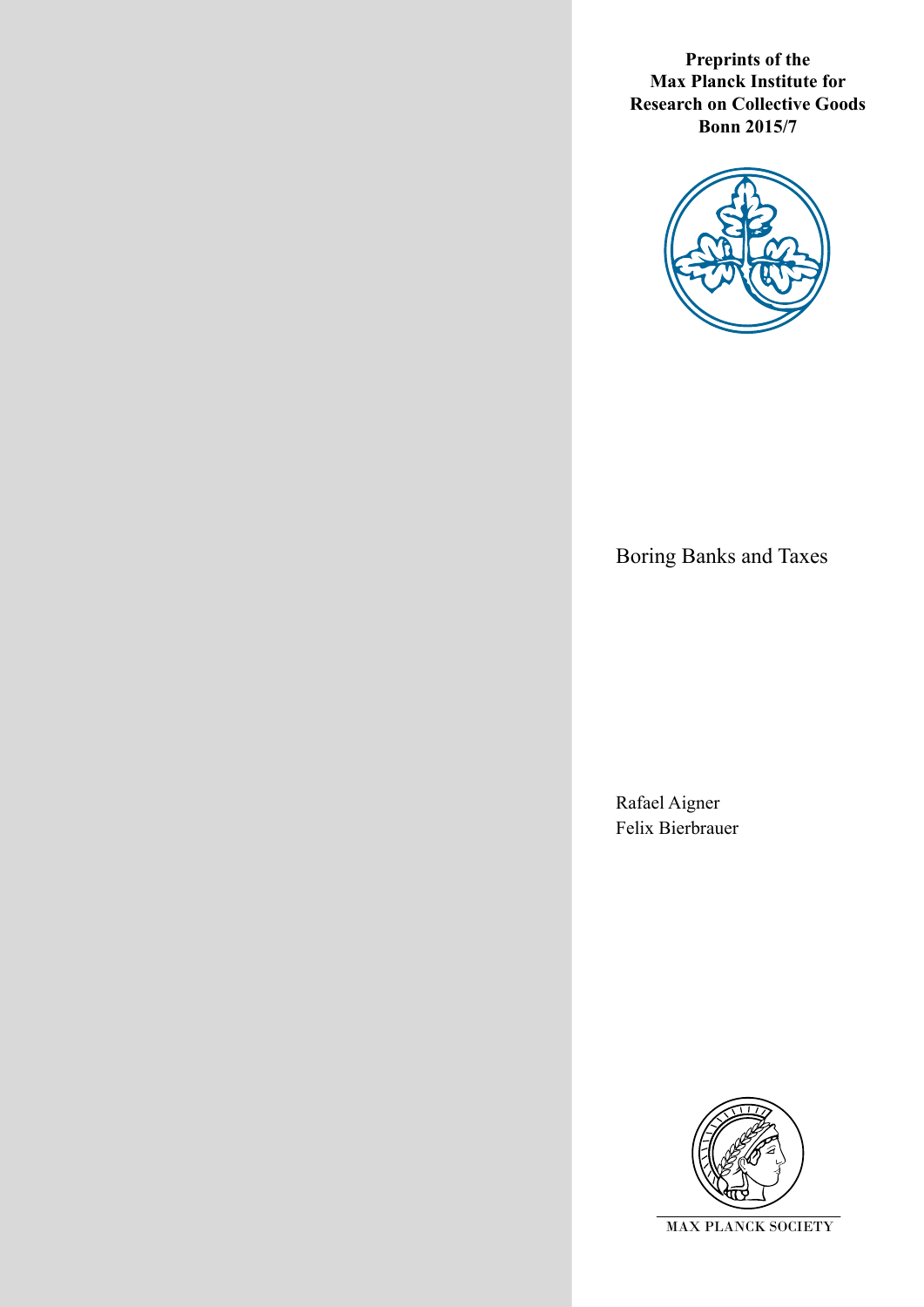

# **Boring Banks and Taxes**

Rafael Aigner / Felix Bierbrauer

April 2015

Max Planck Institute for Research on Collective Goods, Kurt-Schumacher-Str. 10, D-53113 Bonn http://www.coll.mpg.de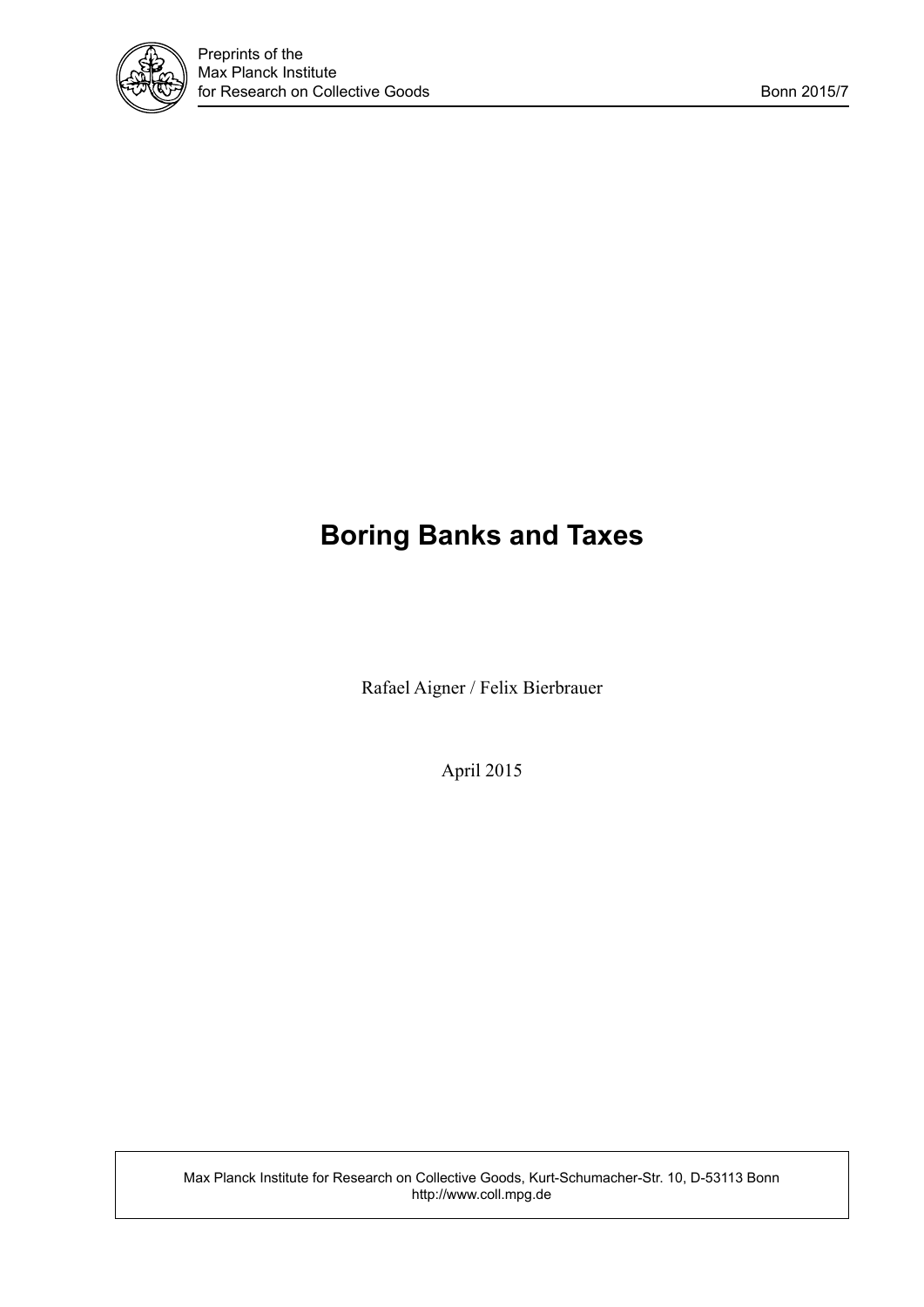# Boring Banks and Taxes<sup>∗</sup>

Rafael Aigner† Felix Bierbrauer‡

This version: April 2015

#### Abstract

How do taxes in the financial sector affect economic outcomes? We analyze a simple general equilibrium model with financial intermediation. We formalize a trade-off between tax policies that burden the owners of banks and tax policies that burden households. We also study the implications of the financial sector's exemption from value added taxation (VAT). Main results are that an increased taxation of the banks' profits goes together with a larger financial sector, as measured by the volume of loans and the employment in banking. We also show that the general presumption that the VAT-exemption is beneficial for banks is unjustified.

Keywords: Taxation of the financial sector, Financial activities tax, Value added taxation

JEL Classification: G21, H21, H22

<sup>∗</sup>We thank Brian Cooper, Christoph Engel, Dominik Grafenhofer, Martin Hellwig, Josef A. Korte, Stephan Luck, Manuel Wiegand, Andreas Schabert and Armin Steinbach for helpful comments, as well as participants of the RGS Doctoral Conference and the MPI Econ Workshop. This paper is based on previous work by the authors which also appears as a chapter in the first author's PhD thesis, see Aigner (2014). The usual disclaimer applies.

<sup>†</sup>DIW Econ, Mohrenstraße 58, 10117 Berlin, Germany. Email: aigner@uni-bonn.de

<sup>&</sup>lt;sup>‡</sup>University of Cologne, Center for Macroeconomic Research, Albertus-Magnus-Platz, 50923 Köln, Germany. Email: bierbrauer@wiso.uni-koeln.de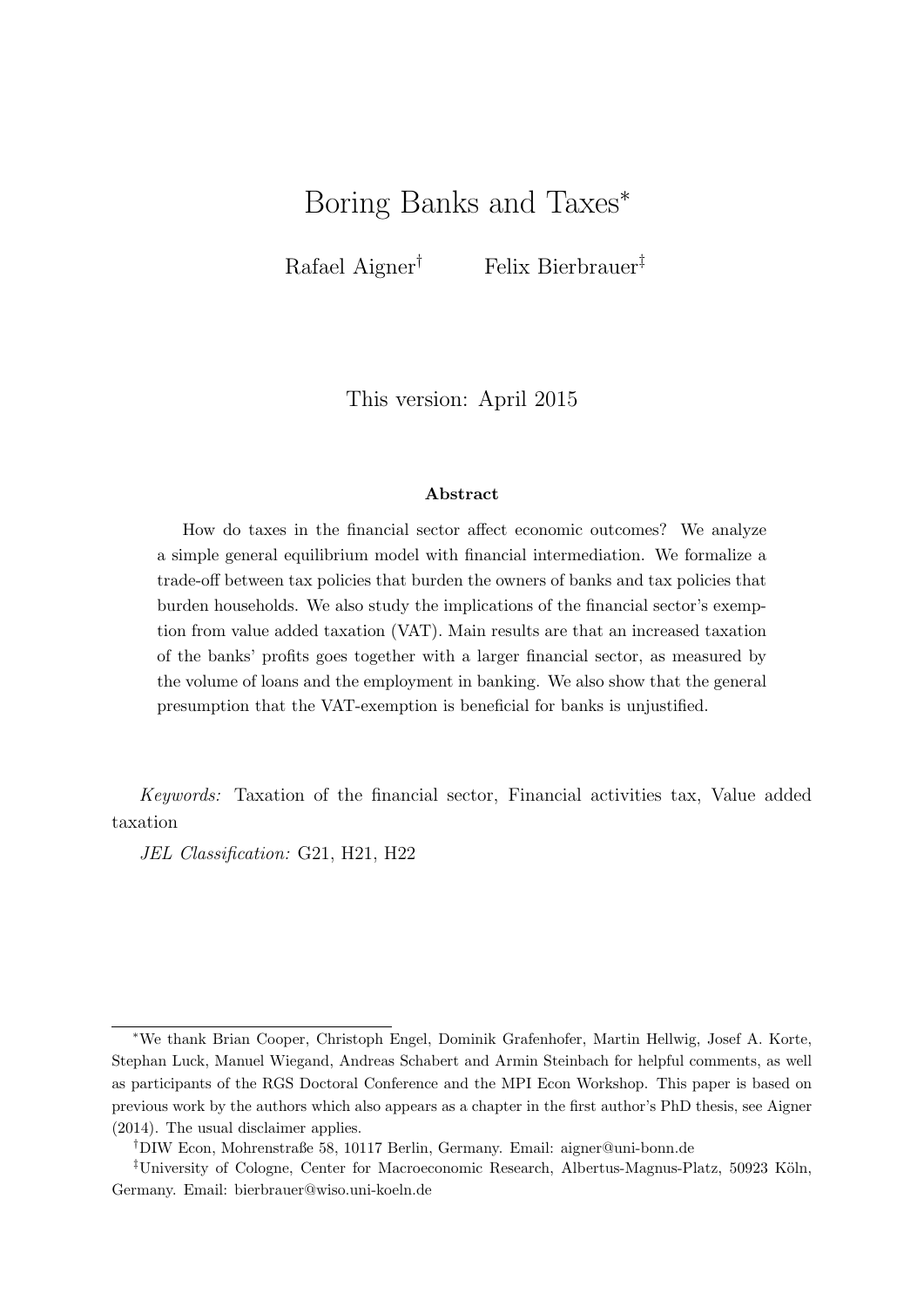Thirty-plus years ago, when I was a graduate student in economics, only the least ambitious of my classmates sought careers in the financial world. Even then, investment banks paid more than teaching or public service – but not that much more, and anyway, everyone knew that banking was, well, boring. Paul Krugman, April 2009[1](#page-3-0)

### 1 Introduction

Since the 2007/2008 financial crises policy-makers have repeatedly articulated a need for an increased taxation of the financial sector with the objective that the sector makes a " 'fair and substantial contribution' to meeting the costs associated with government interventions to repair it", International Monetary Fund (2010). Various tax policies have since been discussed.[2](#page-3-1) The European Union seeks to introduce a financial transactions tax, the IMF instead has advocated the use of a financial activities tax, i.e. a tax on all wage and profit incomes that are generated in the financial sector. Another suggestion is to make an end to the financial sector's exemption from value added taxation (VAT).[3](#page-3-2) As financial intermediation accounts for a significant fraction of  $GDP<sub>i</sub><sup>4</sup>$  $GDP<sub>i</sub><sup>4</sup>$  $GDP<sub>i</sub><sup>4</sup>$  the introduction of a VAT on financial services appears promising in terms of its potential to generate tax revenues.[5](#page-3-4)

It is difficult to relate classical results in the theory of taxation to this policy debate. The workhorse models – such as, for instance, the Ramsey (1927)-model for an analysis of taxes in an economy with many sectors or the Mirrlees (1971)-model for an analysis of non-linear income taxes – do not include a financial sector. As Keen (2011) points out, "one striking aspect of these policy developments and of the wider debate . . . is that they have been almost entirely unguided by the public finance literature on the topic – because there is hardly any."[6](#page-3-5) This paper is a first attempt to use standard tools from public finance to analyze in a systematic way some of the tax policies that have been proposed in the debate about an increased taxation of the financial sector. Specifically, we

<span id="page-3-5"></span> ${}^{6}$ There is, however, a larger body of applied work on the topic. See, e.g., Honohan and Yoder (2010).

<span id="page-3-0"></span> $\frac{1}{1}$ www.nytimes.com/2009/04/10/opinion/10krugman.html, accessed March 6, 2014.

<span id="page-3-2"></span><span id="page-3-1"></span><sup>&</sup>lt;sup>2</sup>Keen (2011) provides a comprehensive lists of new taxes on financial institutions.

<sup>&</sup>lt;sup>3</sup>In the European Union, the VAT treatment of financial services has been on the policy agenda since the mid-1990s, see e.g. Huizinga (2002), Poddar and English (1997), or de la Feria and Lockwood (2012).

<span id="page-3-3"></span><sup>4</sup>For data on financial sector size, see, e.g., Huizinga (2002) or Lockwood (2014). They report values in the range of 3% to 8% of GDP for a range of developed countries. For figures on fiscal exposures and debt levels, see International Montary Fund (2010).

<span id="page-3-4"></span> $5$ Yet, most of the more than 120 countries in the world that have a value added tax fully or partially exempt the financial sector, see Zee (2005). A traditional explanation has been that a taxation of valued added in the financial sector is difficult, as it is hard for authorities to distinguish between risk premia and true profit. Only the latter correspond to value added and thus should be taxed. Various authors have discussed whether it is possible to overcome this difficulty, see the discussion by Huizinga (2002). However, the literature lacks a compelling answer to the the deeper question: Should the financial sector be exempt from VAT?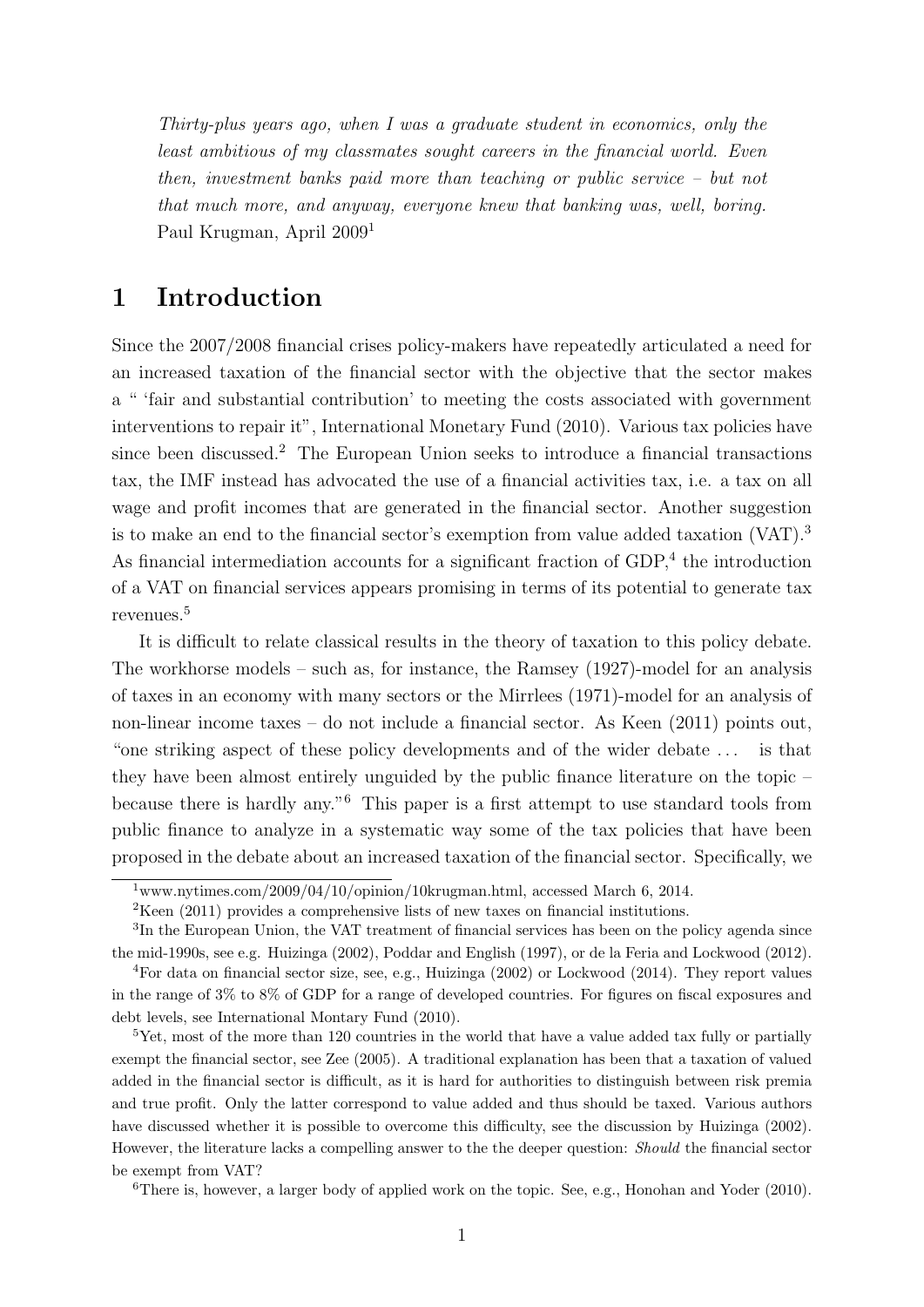incorporate a profitable financial sector into an otherwise very conventional multi-sector model of taxation.

While the financial crisis has reinforced academic interest in excessive risk-taking, moral hazard, and other market failures associated with the modern financial system, we will instead look at boring banks, i.e., a banking sector that does not suffer from market failure. This allows us to separate the analysis of corrective instruments from the efficiency and equity concerns that arise in a model where policy-makers face a tradeoff between the well-being of the owners of banks and the well-being of other economic agents. This paper is concerned with the latter and complements the rich and important literature on corrective interventions.<sup>[7](#page-4-0)</sup> Specifically, we introduce financial intermediation into a model in which households and firms exchange labor and consumption goods. Financial intermediaries, henceforth simply banks, borrow money from households and lend money to firms. Some firms will go bankrupt and default on their debt so that banks need to charge a risk premium. We assume, however, that, by a law of large numbers, banks can predict how many firms will fail. We also impose an assumption of decreasing returns to scale in the banking sector. This assumption implies that, in a competitive equilibrium, there are positive profits in banking. Hence, bankers in our model can safely follow what is known as the 3-6-3 rule: pay 3 percent interest on deposits, lend money at 6 percent and tee off at the golf course by 3 p.m.[8](#page-4-1)

We then introduce a government into this environment. The government has an exogenous revenue requirement and various tax instruments at its disposal. We consider taxes on household income and the profits of banks. We also discuss a financial activities tax. Finally, we discuss what a uniform VAT system that includes the financial sector would look like and analyze whether such a system can be replicated by a financial activities tax, as proposed by Keen, Krelove and Norregaard (2010) in the report by the International Monetary Fund (2010).

This, admittedly, very simple setup is useful for a variety of reasons. First, since banks in our model are profitable, policy makers face a choice between a taxation of household income and a taxation of the banks' profits. We can therefore analyze how equilibrium outcomes change if the households are made better off and the owners of banks are made worse off. Surprisingly, we find that such a tax reform would *increase* the size of the financial sector if measured by the loan volume or the employment in the banking sector. At the same time, there would be less money in the hands of the banks' owners.

Second, since there is no aggregate risk, we can easily distinguish between a banks' true profits and the risk premia that would be required to ensure that a bank breaks even. We can therefore discuss the relation between a tax on profits and a tax on valued added in the financial sector. The typical justification of the financial sector's VAT exemption

<span id="page-4-0"></span><sup>7</sup>Corrective taxation is, for instance, discussed in Bianchi and Mendoza (2010), Jeanne and Korinek (2010) and Acharya e.a. (2010).

<span id="page-4-1"></span><sup>8</sup>For a discussion of the "3-6-3 rule of banking", see Walter (2006).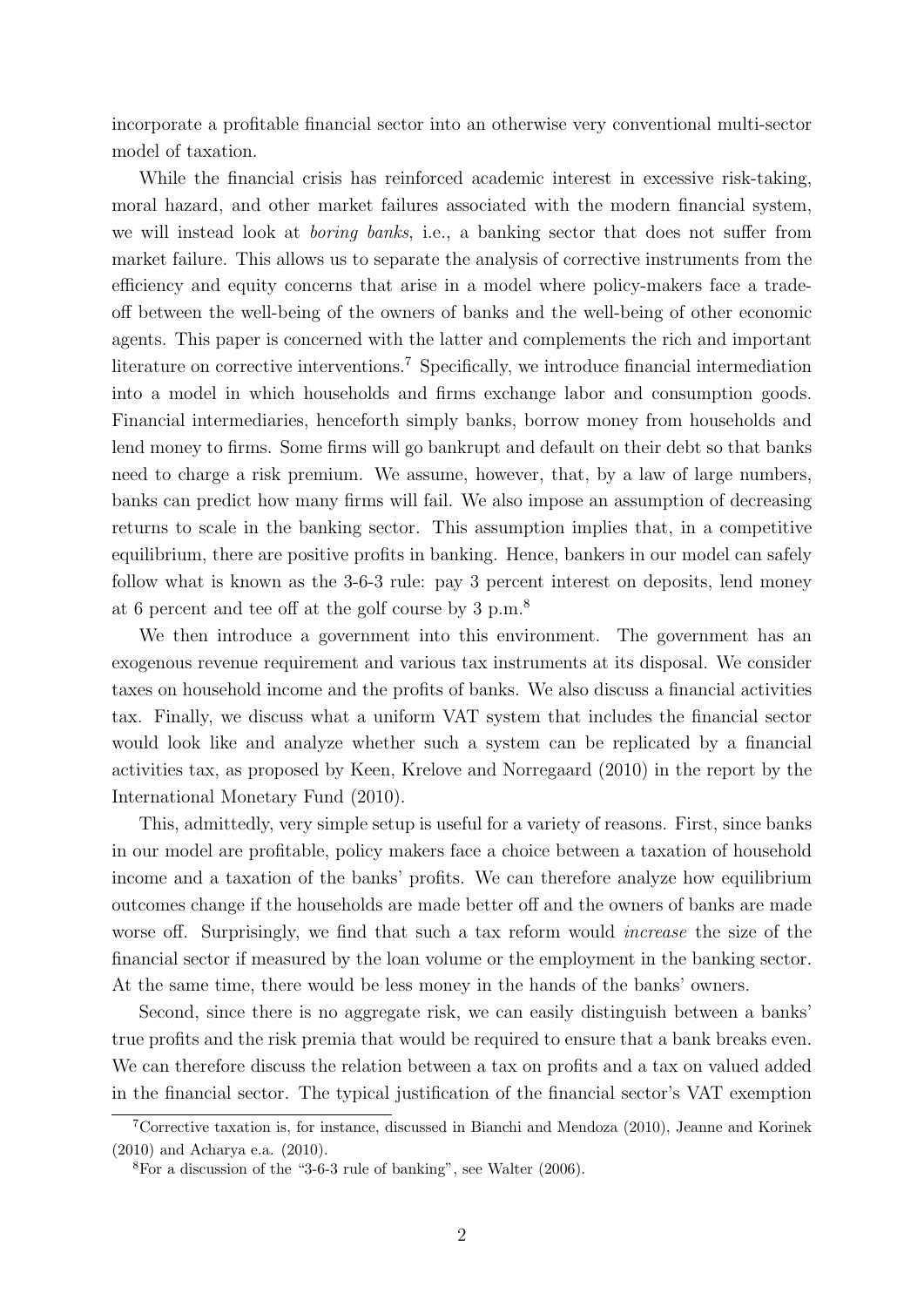is based on the following hypothesis: If it was possible to distinguish risk premia, which cover costs related to the default of borrower, and true profits, then one could tax the latter, and this would then be equivalent to a tax on value added. We find that this is not the case. If banking is profitable, then a tax on profits will obviously generate positive tax revenue. At the same time, moving to a uniform VAT system that includes the financial sector does not generate any additional tax revenue if those who demand financial services can deduct their VAT payments.

Third, we analyze a financial activities tax (FAT). Such a tax is in fact a combination of a tax on the banks' profits and a tax on the banks' wage bill. We show that a tax system that includes such a tax is dominated by a simple tax system that has only a tax on labor income and a tax on the banks' profits. The simple tax system can generate more tax revenue without making households or bank-owners worse off.

Fourth, our setup is deliberately chosen in such a way that it can be easily related to the classical contributions to the theory of optimal taxation in multi-sector models by Ramsey (1927) and Diamond and Mirrlees (1971). Our contribution is an explicit introduction of financial intermediation into this setup. Moreover, we do it in such a way that the intermediaries can reap economic rents. We therefore view it as a strength of our approach that we stay close to the basic framework by Ramsey (1927) and Diamond and Mirrlees (1971). This makes it possible to relate classical insights from the theory of optimal taxation to the current policy debate about taxes on the financial sector.

Overall, we provide insights for a simple and, well, quite boring banking sector. This reduces the scope of our analysis because the current debate on bank taxes is to a large extent driven by the desire to correct market failures. Indeed, a thorough understanding of taxation in a banking sector including all the frictions that caused so much trouble is needed, eventually. Yet, it is a key first step to figure out the basic mechanics of taxation in the financial sector. Those are best identified in a basis setup like ours. Moreover, there are still banks operating a rather boring business model and – according to commentators – this should be the blueprint for the whole industry.<sup>[9](#page-5-0)</sup>

Related Literature. There is a controversial literature on the desirability of various taxes on financial sector activities.[10](#page-5-1) This literature does not treat the price of financial

<span id="page-5-0"></span><sup>&</sup>lt;sup>9</sup>See, e.g., Garca-Montalvo (2014) or Mark Gilbert's column "Banking Is Getting Boring and That's Good" (www.bloombergview.com/articles/2014-04-30/banking-is-getting-boring-and-that-sgood, accessed March 15, 2015).

<span id="page-5-1"></span><sup>&</sup>lt;sup>10</sup>Auerbach and Gordon (2002) decompose the price of a consumption good into the cost of producing the good and the transactions cost of acquiring it, e.g., administering a credit card, maintaining ATM machines or transferring funds over time. They find that a value added tax system including these transaction costs is equivalent to a tax on labor income and conclude that financial services should be taxed under an ideal value added tax system. Grubert and Mackie (2000) obtain a different conclusion. Based on a view that financial services "provide the funds used to purchase fully taxable consumption goods" they find that "[as] non-consumption goods, such financial services should not be in the base of a consumption tax." See Chia and Whalley (1999) for a similar point of view. Boadway and Keen (2003)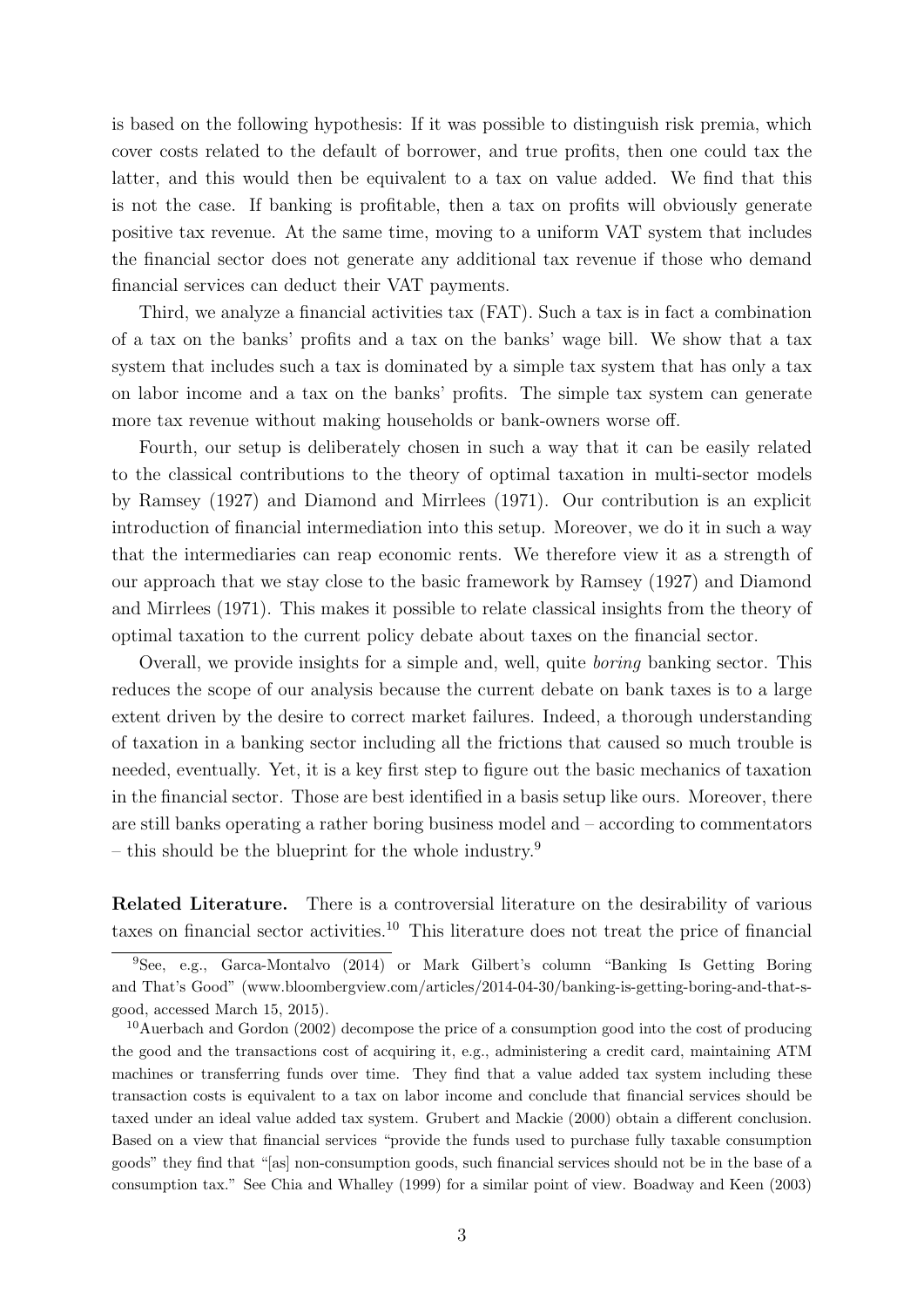services as an endogenously determined object that could respond to taxation. Instead the focus is on how various tax schemes affect the price-ratios faced by households. It is thereby implicitly assumed that before-tax fees charged by financial service providers are exogenously fixed and independent of the tax policy. This approach could possibly be justified if the banking sector was characterized by constant returns to scale and zero or normal profits. Empirically, however, in the last decades, enormous economic rents have been realized in the financial sector. Therefore, a model that is based on a constant returns to scale assumption does not seem to be the most relevant one.

Like us, Lockwood (2014) analyzes taxes on financial sector activities in a general equilibrium model that departs from constant returns to scale assumptions. Specifically, he studies taxes on payment services in a dynamic Ramsey model. These payment services enable households to save time. Lockwood discusses to what extent this generates a virtual rent for households and whether it would be desirable to use tax policy to extract some of this rent.

Overall, the literature on the tax treatment of financial services is rather small. Possibly this is a reflection of the production efficiency result by Diamond and Mirrlees (1971) which suggests that intermediate goods or services should remain untaxed. This conclusion, however, rests on the assumption that the intermediation service is produced with a constant returns to scale technology.<sup>[11](#page-6-0)</sup> That said, in a world in which banking is characterized by constant returns to scale and normal profits, the analysis of Diamond and Mirrlees (1971) suggests that an ideal value added tax system should include financial services. In practice, the value added tax is typically collected using an invoice-credit method. A universal VAT is then equivalent to a sales tax that applies to final consumers only. If the VAT exempts some businesses, though, the chain of invoice-credits is broken and not all taxes are passed on to final consumers. Therefore, when a general VAT is in place, productive efficiency requires the inclusion of financial transactions rather than their exemption.

Outlook. The remainder is organized as follows. The subsequent section introduces our model and characterizes competitive equilibrium allocations that arise with a simple tax system that consists only of a tax on labor income and a tax on the profits in banking. Section 3 characterizes simple tax systems that are Pareto-efficient. The analysis of a financial activities tax is in Section 4, and Section 5 looks at an ideal value added tax system that does not exempt the financial sector. The last section contains concluding remarks. All proofs and some supplementary material are relegated to the Appendix.

reject this reasoning. They argue that it is a fallacy to believe that goods yielding no direct utility should automatically go untaxed. They argue, though, that financial services payed for by means of a spread should go untaxed, while fixed fees should be taxed. Jack (2000) obtains a similar result.

<span id="page-6-0"></span><sup>&</sup>lt;sup>11</sup>For a clarification of this point, see Mirrlees  $(1972)$ .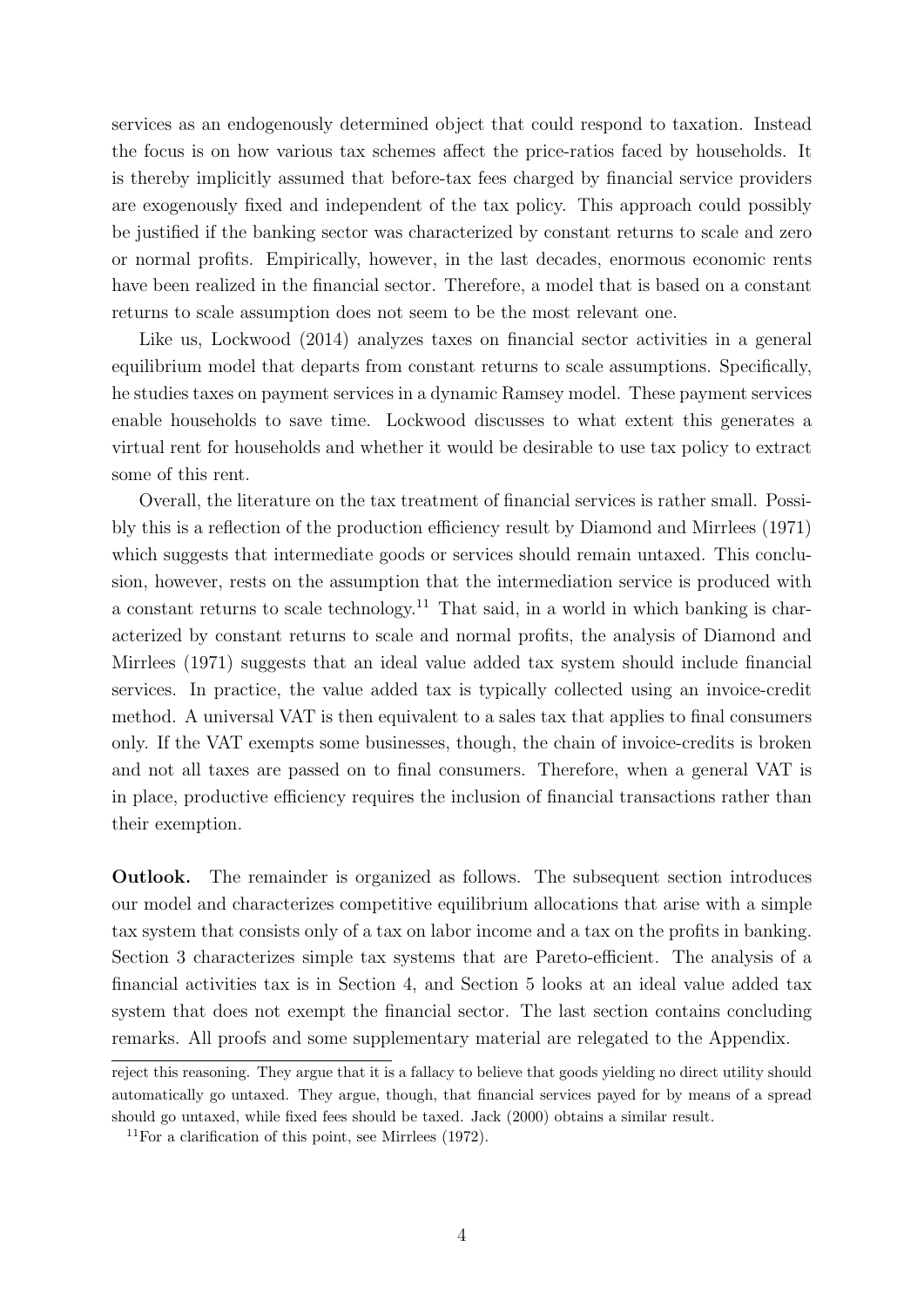### 2 The Model

We develop a model with the following features: There is a household sector that receives labor income and uses this income to buy a final consumption good, henceforth also referred to as food. In addition, there is a production sector that uses labor as an input and produces food. We introduce a need for financial intermediation in the following way: Workers have to be compensated by their employers after having been hired, but before the revenue from selling the firm's output has been generated. Thus, a firm that wants to hire workers needs a financial intermediary that is willing to provide financing for the wage bill. The intermediary is compensated by a promise that there will be a repayment after the firm's output has been sold. Households in turn receive a wage payment before the market for the final consumption good opens. We assume, for simplicity, that households cannot store this money but have to deposit it with a financial intermediary.

We will occasionally use the term *money* in what follows, e.g. firms can pay out wages only if they have a sufficient amount of money available. However, money is a pure accounting unit that is neutral in the sense that a change of relative prices leaves equilibrium allocations unaffected. We could as well formulate the model so that there is an exchange of contingent claims on food rather than an exchange of money. Our choice of terminology has the advantage of being closer to the one that is used in the real-world.

For clarity of exposition, we distinguish two points in time. At  $t = 0$  households supply labor and firms hire labor. Moreover, households bring their wage income to a financial intermediary, and firms obtain financing from the financial intermediary. At  $t = 1$  households withdraw their deposits and buy food. Some firms fail and go bankrupt. The other ones sell food and use the proceeds to repay their loans. If there are profits in banking, then the bankers spend their profit income also on food.

In the following we describe the optimization problems of a household, a firm and a financial intermediary. To keep the analysis simple, we assume initially that only two tax instruments are available, namely a tax on the banks' profits and a tax on the households' labor income. We will later discuss a richer set of tax instruments so as to be able to relate our analysis to current proposals for a reform of the taxation of the financial sector.

Households. There is a continuum of measure one of identical households. Households consume a final consumption good, henceforth referred to as food, and supply labor. The utility of the representative household is given by  $u(c_h, y_h)$ , where  $c_h$  denotes the household's food consumption, and  $y_h$  is labor supply. The utility function u is increasing in  $c_h$  and decreasing in  $y_h$ . The household faces the following constraints: At time  $t = 0$ , it receives a net wage income of  $p_w(1-\tau_w)y_h$ , where  $p_w$  is the gross wage and  $\tau_w$  is the tax on labor income. Until  $t = 1$ , the net wage income is kept in a deposit account offered by financial intermediaries. Hence,

<span id="page-7-0"></span>
$$
p_w(1 - \tau_w) y_h \ge d_h \t\t(1)
$$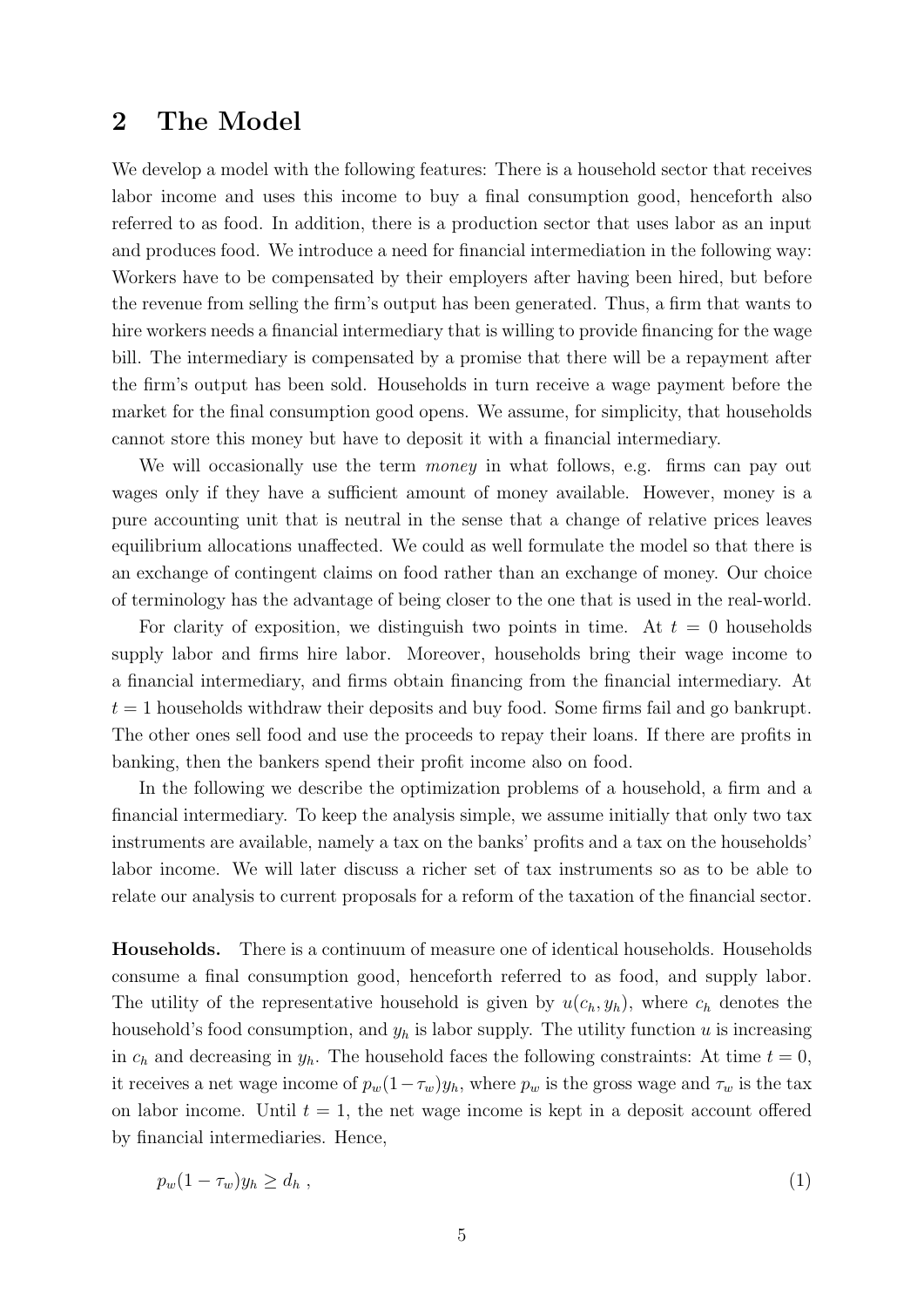where  $d_h$  is the volume of deposits acquired by the household. At  $t = 1$ , the household faces the following constraint

<span id="page-8-0"></span>
$$
p_c c_h \le p_d d_h \tag{2}
$$

where the left hand side gives the household's spending on food, and  $p_c$  is the price of one unit of food. The right hand side gives the amount that can be spent on food:  $p_d$  is the amount of money that is paid out per deposit in  $t = 1$ , thus a household with deposits  $d_h$  can spend an amount  $p_d d_h$  on food and thereby obtain  $\frac{p_d}{p_c} d_h$  units of food.

The household's problem is to choose  $y_h$ ,  $d_h$  and  $c_h$  so as to maximize  $u(c_h, y_h)$  subject to the constraints in [\(1\)](#page-7-0) and [\(2\)](#page-8-0). From the monotonicity of the household's preferences it follows that both constraints will hold as equalities which implies that

<span id="page-8-1"></span>
$$
c_h = \frac{p_d p_w (1 - \tau_w)}{p_c} y_h \tag{3}
$$

Thus, the household chooses  $c_h$  and  $y_h$  so as to maximize  $u(c_h, y_h)$  subject to [\(3\)](#page-8-1). Note that the household's choice of consumption and labor supply depends only on

$$
q_h := \frac{p_d p_w(1-\tau_w)}{p_c}.
$$

We can think of  $q_h$  as an effective net wage for the household: If the household supplies one more unit of labor it can increase its food consumption by  $q_h$ . Optimal choices will henceforth be denoted by  $c_h^*(q_h)$  and  $y_h^*(q_h)$ , respectively. The household's indirect utility is denoted by

$$
V(q_h) := u(c_h^*(q_h), y_h^*(q_h)) \ .
$$

Once  $c_h^*$  and  $y_h^*$  are determined, we can solve for the optimal deposit demand by using that both [\(1\)](#page-7-0) and [\(2\)](#page-8-0) hold as equalities. This yields

<span id="page-8-2"></span>
$$
d_h^* \left(\frac{p_c}{p_d}, q_h\right) = \frac{p_c}{p_d} c_h^*(q_h) \tag{4}
$$

Food producers. There is a continuum of measure one of identical food producers. Food producers hire labor in  $t = 0$  to produce food that becomes available in  $t = 1$ . We denote a firm's labor demand by  $y_f$ . Wages have to be paid in  $t = 0$ , i.e. before revenues from sales are realized. To finance the wage bill, a firm has to acquire a loan. Hence it faces the constraint  $l_f \geq p_w y_f$ , where  $l_f$  denotes the loan volume. In exchange, food producers promise to repay  $p_l l_f$ , where  $p_l$  corresponds to 1 plus the interest rate on loans.

For any one firm, production is successful with probability  $\alpha$ . This probability is exogenous from the perspective of food producers. It will be endogenously determined in equilibrium and depend on the volume of credit that is generated by the economy's banking system.

Successful food producers transform labor into food according to a constant returns to scale technology which yields one unit of food per unit of labor. With probability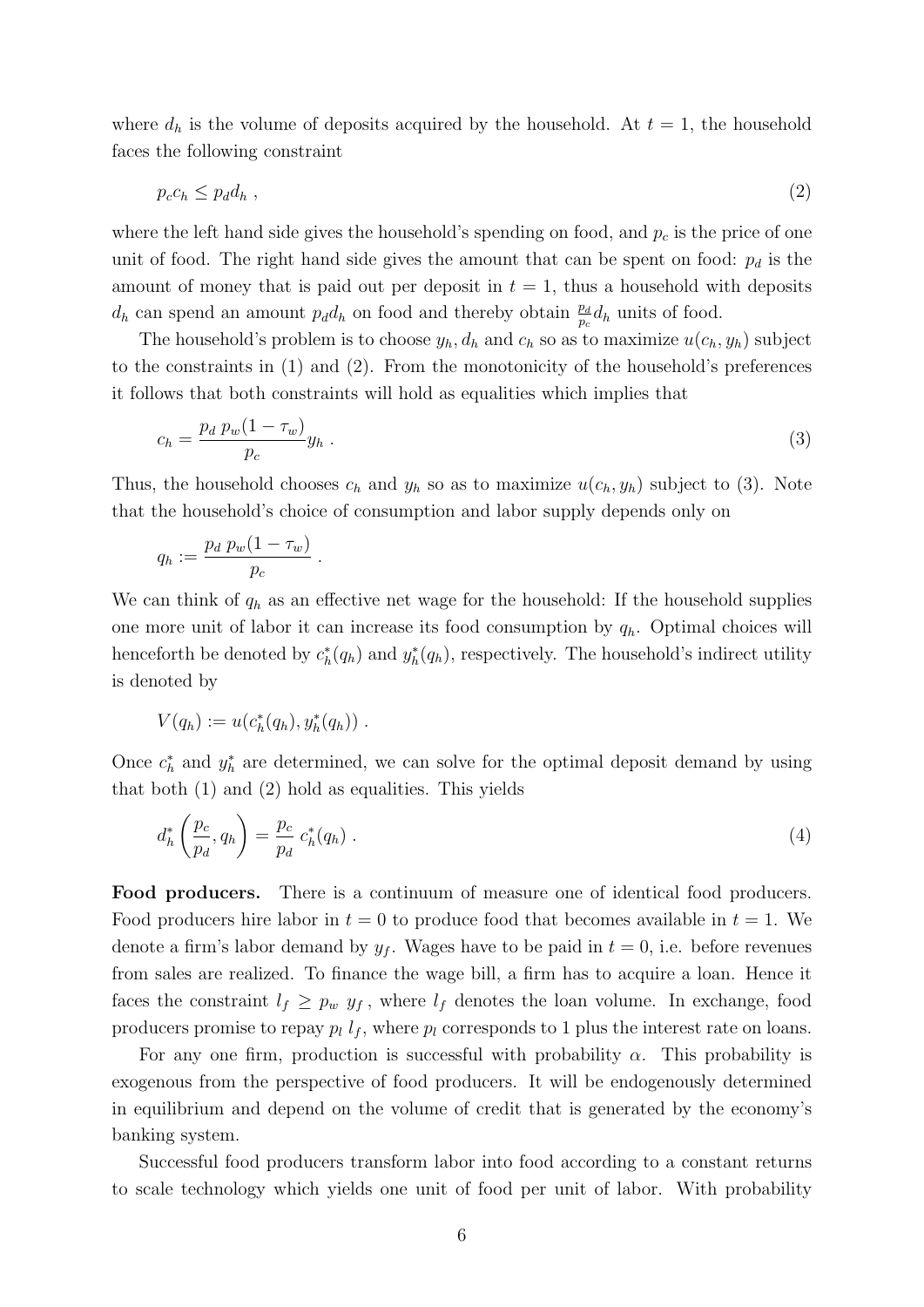$1 - \alpha$  a food producer fails, with the implications that output is zero and that the food producer has to default on its loans. Food producers maximize the expected net cash flow as of  $t = 1$ . Thus, the maximization problem of a food producer is: choose  $y<sub>f</sub>$  and  $l_f$  so as to maximize

$$
\alpha (p_c y_f - p_l l_f) \quad \text{s.t.} \quad l_f \geq p_w y_f \,. \tag{5}
$$

In the following, we will occasionally appeal to a law of large numbers and interpret  $\alpha$ not only as the probability of success of an individual firm, but also as the fraction of firms that are successful. Industry output is therefore non-random and equal to  $\alpha y_f$ .

Optimal behavior of food producers depends on

$$
q_f := \frac{p_c}{p_w \ p_l}
$$

and is henceforth denoted by  $l_f^*(q_f)$  and  $y_f^*(q_f)$ , respectively. Upon writing a food producer's objective as

$$
\alpha p_w p_l (q_f - 1) y_f
$$

we can think of  $q_f$  as a measure of the firm's revenue per unit of food that is sold, and of 1 as being the corresponding measure of marginal costs. Consequently,  $l_f^*(\cdot)$  and  $y_f^*(\cdot)$ become unbounded for  $q_f > 1$ , and are are zero for  $q_f < 1$ . Thus, in a competitive equilibrium with positive food production it has to be the case that  $q_f = 1$  and that the food producer's profits are zero. In such an equilibrium, the firms labor demand is indeterminate: any  $y_f \in \mathbb{R}_+$  is part of a solution to the food producer's problem. Given a labor demand of  $y_f$ , the loan demand follows from the fact that the constraint on cash-flows in  $t = 0$  binds so that

$$
l_f = p_w y_f.
$$

Banks. There is a continuum of measure one of identical banks. In period 0 they obtain funds from households via deposits and grant loans to food producers. We denote by  $d_b$ and  $l_b$ , respectively, the volumes of deposits and loans of an individual bank.

A bank transforms loans, i.e. promises to repay by firms, into money that really becomes available in the hands of the bank. We denote by  $\rho(l_b)$  the probability that a single loan is repaid. However, a bank grants many loans. We once more appeal to the law of large numbers and interpret  $\rho(l_b)$  also as the fraction of non-defaulting loans for a bank with loan volume  $l_b$ . As we explain in more detail below, we allow for the possibility that the fraction that is repaid depends on the loan volume. Banks maximize profits or equivalently their net cash flow in  $t = 1$  which is given by

<span id="page-9-0"></span>
$$
(\rho(l_b) p_l l_b - p_d d_b)(1 - \tau_b) , \qquad (6)
$$

where  $\tau_b$  is a tax on banking profits. In maximizing this expression, a bank faces two constraints. First, banks need to hire workers who handle the deposits and loans. We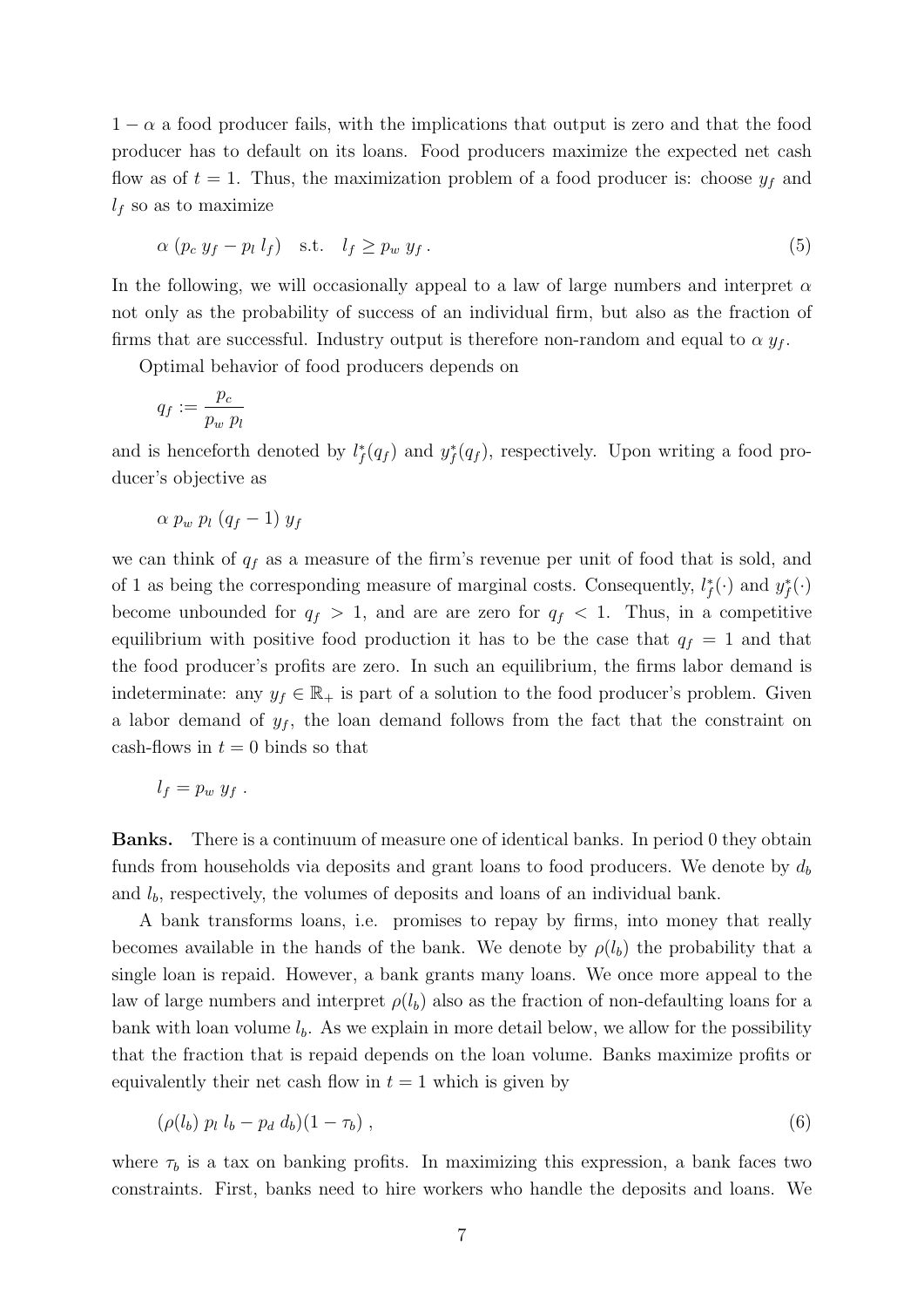assume that an additional loan requires  $\kappa_l$  additional units of labor input and that an additional deposit requires  $\kappa_d$  units. Thus, a bank with  $d_b$  deposits and  $l_b$  loans, also has to have a labor force  $y_b$  that satisfies

<span id="page-10-0"></span>
$$
y_b \ge \kappa_d \ d_b + \kappa_l \ l_b \ . \tag{7}
$$

Second, the money that can be lent to firms in  $t = 0$  is bounded from above by the money that comes in via deposits. Moreover, some of the money that comes in is used in order to pay the wages of the bank's workers. Hence,

<span id="page-10-1"></span>
$$
d_b \ge l_b + p_w y_b \tag{8}
$$

Finally, we assume that the profit income is spent on food so that the bank owners' food demand is given by

.

$$
c_b = \frac{(\rho(l_b) \ p_l \ l_b - p_d \ d_b)(1 - \tau_b)}{p_c}
$$

To sum up, the problem of a bank is to choose  $d_b$ ,  $l_b$ , and  $y_b$  in order to maximize the expression in [\(6\)](#page-9-0) subject to the constraints in [\(7\)](#page-10-0) and [\(8\)](#page-10-1). Obviously, the constraints will both bind. We can use this observation to express  $d_b$ ,  $y_b$  and  $c_b$  as functions of  $l_b$ . We can also reformulate the bank's objective as a function of  $l<sub>b</sub>$ , only. This yields the following observations: Loans will be chosen so as to maximize

$$
\rho(l_b) \; l_b - \frac{p_d}{p_l} \frac{1 + p_w \; \kappa_l}{1 - p_w \; \kappa_d} \; l_b \; . \tag{9}
$$

A bank's optimal loan supply is a function of its effective costs of generating an additional loan

$$
q_b := \frac{p_d}{p_l} \frac{1 + p_w \; \kappa_l}{1 - p_w \; \kappa_d}
$$

We denote the bank's profit-maximizing loan supply henceforth by  $l_b^*(q_b)$ . The optimal labor demand is then given by

<span id="page-10-2"></span>
$$
y_b^*(p_w, q_b) := \frac{\kappa_d + \kappa_l}{1 - p_w \kappa_d} l_b^*(q_b) \tag{10}
$$

The profit-maximizing volume of deposits is given by

.

<span id="page-10-3"></span>
$$
d_b^* \left(\frac{p_l}{p_d}, q_b\right) := \frac{p_l}{p_d} q_b l_b^* (q_b) \tag{11}
$$

Finally, the bank's food demand is given by

<span id="page-10-4"></span>
$$
c_b^* \left( \frac{p_l}{p_c}, \frac{p_d}{p_c}, q_b \right) = \frac{\rho(l_b^*(q_b)) p_l l_b^*(q_b) - p_d d_b^*(\cdot))(1 - \tau_b)}{p_c} \,. \tag{12}
$$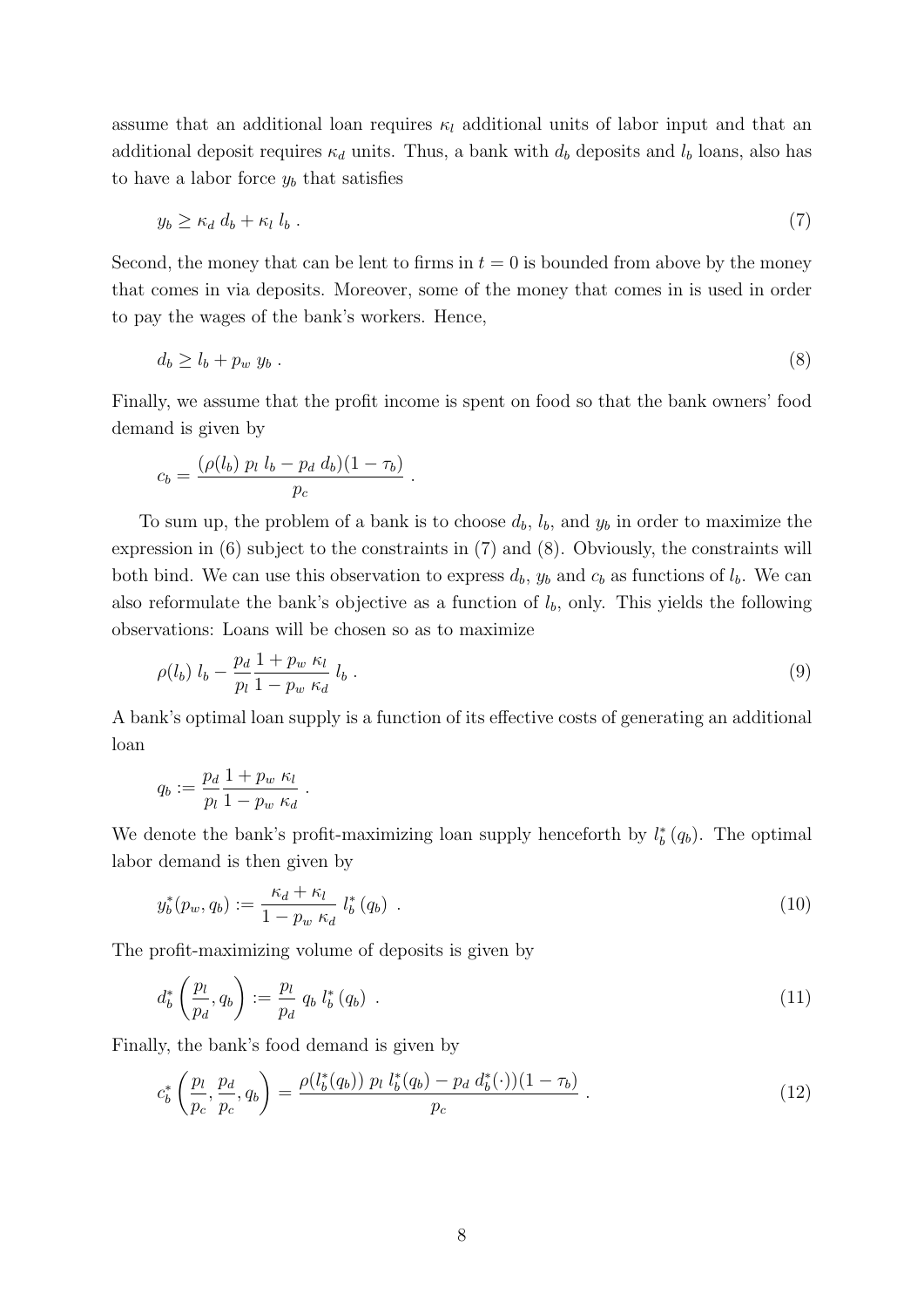Boring Banking and Very Boring Banking. We analyze the model under two alternative assumptions that are, respectively, referred to as Boring Banking and Very *Boring Banking.* They differ in the assumptions made on the function  $R(l_b) := \rho(l_b)l_b$ . Under Very Boring Banking, financial intermediation exhibits constant returns to scale and the financial sector equilibrium is characterized by a zero-profit condition. Banks cannot bear any tax burden but pass on all taxes to consumers. In this sense, banking is very boring. Under Boring as opposed to Very Boring Banking, banks will earn positive profits in equilibrium. An answer to the question who bears the burden of taxation therefore requires an analytical effort.

<span id="page-11-3"></span>Assumption 1 (Very Boring Banking) The function  $R(l_b) = \rho(l_b)l_b$  exhibits constant returns to scale with  $\rho(l_b) = \alpha$ , for all  $l_b$ .

Under the Assumption of Very Boring Banking,  $\alpha$  is an exogenous parameter equal to the success probability of a food producer. Credit supply of banks is positive only if  $\alpha \geq \frac{p_d}{p_d}$ pl  $1+p_w \kappa_l$  $\frac{1+p_w \kappa_l}{1-p_w \kappa_d}$ , and becomes unbounded if this inequality is strict. Thus, an equilibrium with positive credit supply exists if and only if

$$
\alpha = \frac{p_d}{p_l} \frac{1 + p_w \kappa_l}{1 - p_w \kappa_d}.
$$

#### <span id="page-11-2"></span>Assumption 2 (Boring Banking)

a) The function  $R(l_b) = \rho(l_b)l_b$  is twice continuously differentiable, increasing, and strictly concave.

b) The functions R and 
$$
\rho
$$
 satisfy, for all  $l_b$ ,  $\rho(l_b) \in [0,1]$ ,  $\rho'(l_b) < 0$ , and  $\left| \frac{R'(l_b)}{l_b R''(l_b)} \right| > 1$ .

Part a) of the assumption implies that banking comes with decreasing returns to scale and positive profits in a competitive equilibrium. The assumption of decreasing returns is meant to capture that the difficulty of monitoring the quality of loans increases with the number of loans. To keep the analysis as simple as possible we refrain, however, from modelling the underlying economic mechanism explicitly.<sup>[12](#page-11-0)</sup>

Part b) contains technical assumptions which simplify the solution of the bank's op-timization problem and which help to ensure existence and uniqueness of equilibria.<sup>[13](#page-11-1)</sup> Specifically, under Assumption [2,](#page-11-2) optimal loan supply  $l_b^* (.)$  is implicitly defined as the solution of the following equation

$$
R'(l_b^*(\cdot)) = \frac{p_d}{p_l} \frac{1 + p_w \kappa_l}{1 - p_w \kappa_d}.
$$

<span id="page-11-0"></span> $12A$  more microfounded model might look as follows: Due to moral hazard problems, the probability that a food producer is successful depends on the monitoring effort of its bank. With a convex effort cost function, a bank that enlarges the supply of credit chooses to tolerate a worsening of the quality of the average loan and hence a lower success probability.

<span id="page-11-1"></span><sup>&</sup>lt;sup>13</sup>An example of a function R satisfying Assumption [2](#page-11-2) is  $R(l_b) = [\beta_1/(\beta_1 + l_b)]^{\beta_2} l_b$ , with  $\beta_1 \in (0,1)$ and  $\beta_2 \in (0, 1/2]$ .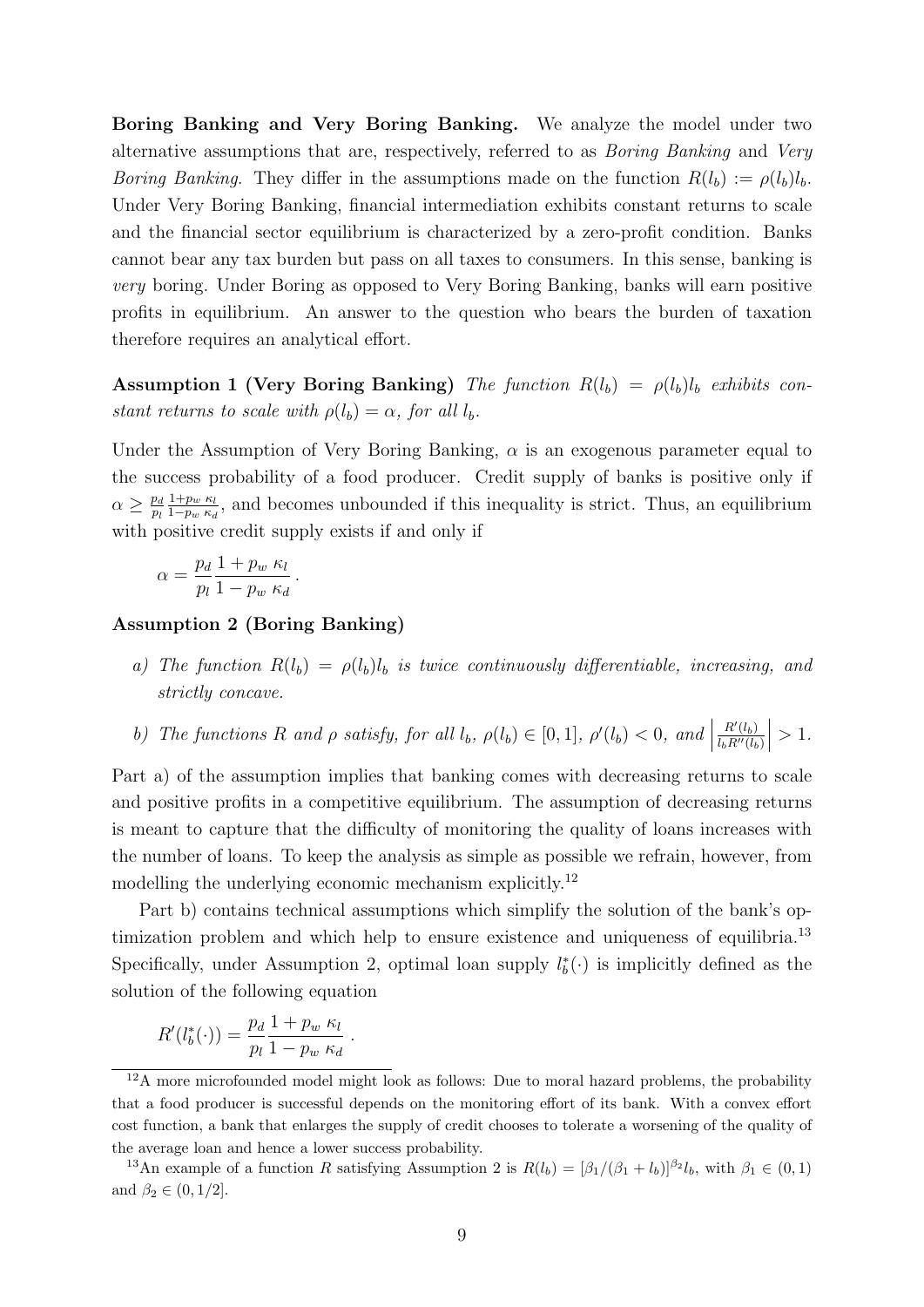Moreover,  $l_b^*(\cdot)$  is a decreasing function of the cost measure  $\frac{p_d}{p_l}$  $1+p_w \kappa_l$  $\frac{1+p_w \kappa_l}{1-p_w \kappa_d}$ . The elasticity of  $l_b^*(⋅)$  with respect to this cost measure is given by

$$
\frac{R'(l_b)}{l_b R''(l_b)}.
$$

An absolute value of this elasticity that exceeds 1 will turn out to be important for the existence of a market clearing price for loans.

Government consumption and tax revenues. Government consumption is an exogenously determined number  $\gamma$ . The government has two means of generating this consumption level. It can spend the tax revenue that is generated in  $t = 1$  with a tax on profits on the food market. Alternatively, it can spend the revenue from the taxation of labor income in  $t = 0$  on the labor market so as to hire workers that are employed in the public production of food. We assume that the government has access to the same technology as the food production sector: there is a constant returns to scale technology so that one unit of labor can be used to generate  $\alpha$  units of food. More formally, the tax revenue from period 0 is given by

<span id="page-12-1"></span>
$$
T_0(\tau_w, p_w, q_h) := \tau_w \ p_w \ y_h^*(q_h) \tag{13}
$$

and is used to hire workers. Hence,

<span id="page-12-2"></span>
$$
y_g^*(\tau_w, q_h) = \frac{T_0(\tau_w, p_w, q_h)}{p_w} = \tau_w \ y_h^*(q_h)
$$
\n(14)

is public labor demand. Tax revenue from period 1 equals

$$
T_1(\tau_b, p_l, p_d, q_b) := \tau_b \left( \rho(l_b^*(q_b)) \ p_l \ l_b^*(q_b) - p_d \ d_b^*\left(\frac{p_l}{p_d}, q_b\right) \right) \,, \tag{15}
$$

and generates a public demand of food that is given by

<span id="page-12-0"></span>
$$
c_g^* \left(\tau_b, \frac{p_l}{p_c}, \frac{p_d}{p_c}, q_b\right) = \frac{T_1(\tau_b, p_l, p_d, q_b)}{p_c} \,. \tag{16}
$$

To meet government's consumption needs it has to be the case that

$$
c_g^* \left(\tau_b, \frac{p_l}{p_c}, \frac{p_d}{p_c}, q_b\right) + \alpha \ y_g^*(\tau_w, p_w) = \gamma \ . \tag{17}
$$

The set of feasible tax policies consists of the pairs  $\tau = (\tau_w, \tau_b)$  for which this government budget constraint holds. As will become clear, there will typically be a whole set of feasible tax policies.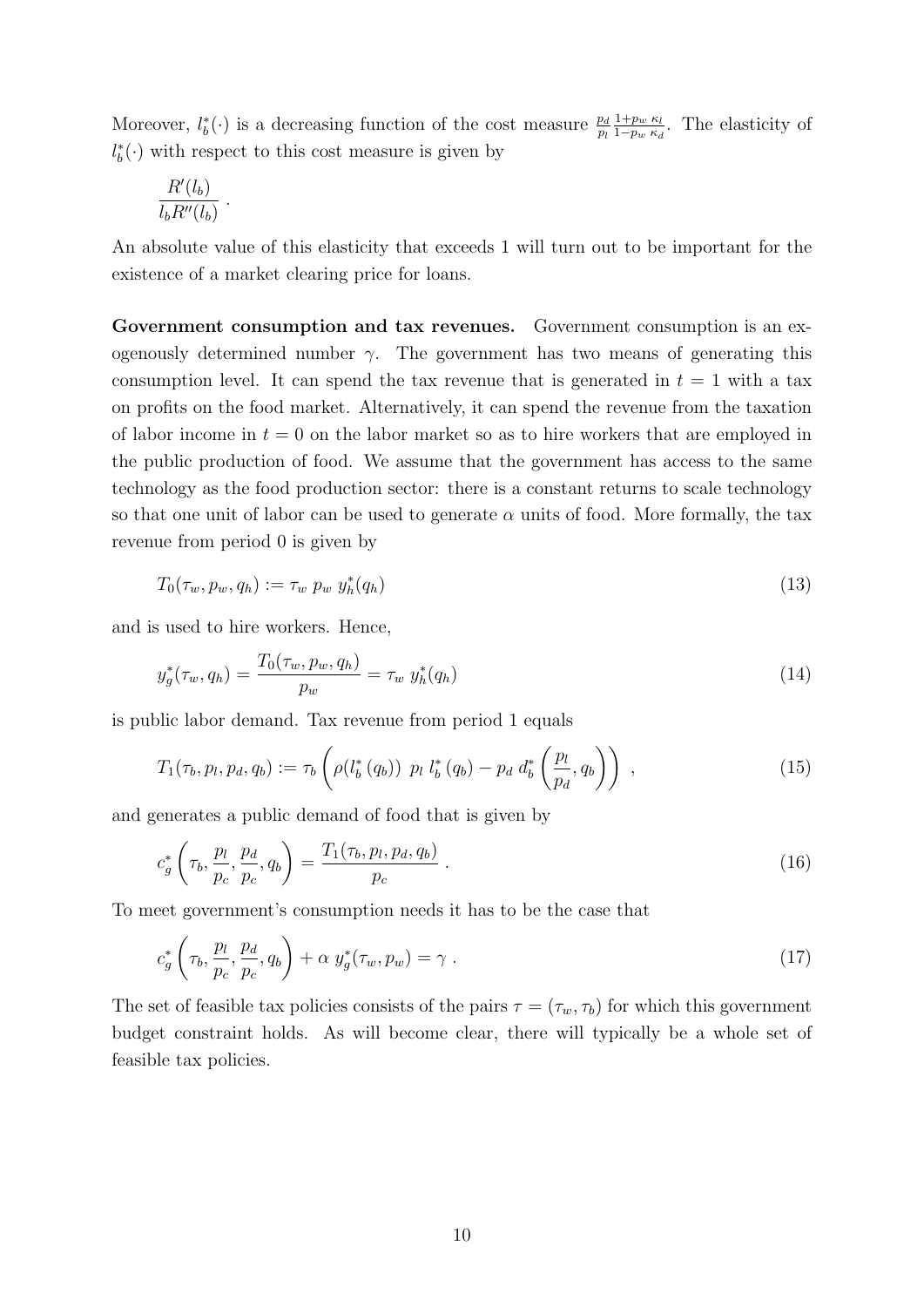**Competitive equilibrium.** An allocation is a list  $a = (d, l, y, c)$  in which d is the volume of deposits, l is the volume of loans,  $y = (y_b, y_f, y_q, y_h)$  is a vector that contains, respectively, the labor demand by banks, food producers and the government, as well as the household sector's labor supply. Finally,  $c = (c_b, c_q, c_h)$  gives the food consumption of banks, the government and the household.[14](#page-13-0)

A price system consists of a vector  $q := (q_b, q_f, q_h)$  which specifies the effective prices, i.e. the prices which govern the economic decisions of banks, food producers, and households. The price system also contains the prices listed in  $p := (p_w, p_c, p_l, p_d)$ . It will prove convenient for our characterization of competitive equilibrium allocations to have a separate notation for both price vectors.[15](#page-13-1)

A competitive equilibrium is a list of prices and allocations so that markets clear and all economic agents behave optimally given the equilibrium prices. A more formal definition that lists all equations that a competitive equilibrium has to satisfy can be found in the Appendix.

The following Proposition, which is proven in the Appendix, provides an equilibrium characterization. It is based on choosing labor as the numeraire good so that  $p_w = 1$ . The Proposition begins with an equation – equation  $(18)$  – that characterizes the equilibrium volume of loans. Once this quantity is known, all other equilibrium quantities can be determined. E.g. if we plug the equilibrium volume of loans into equation [\(19\)](#page-13-3) we obtain the equilibrium volume of deposits. The same approach works with all other endogenous variables. Thus in our equilibrium characterization, everything is a function of the equilibrium volume of loans, with the latter being determined by equation [\(18\)](#page-13-2).

**Proposition [2](#page-11-2).1** Suppose that either Assumption [1](#page-11-3) or 2 holds. Let  $p_w = 1$  and let there be a given tax policy  $\tau$ . An allocation  $a = (d, l, y, c)$  and a price system  $(q, p)$  are a competitive equilibrium if and only if they satisfy equations [\(18\)](#page-13-2) - [\(30\)](#page-14-0) below: The loan volume l solves

<span id="page-13-4"></span><span id="page-13-2"></span>
$$
c_h^* \left( (1 - \tau_w) \frac{1 - \kappa_d}{1 + \kappa_l} R'(l) \right) = l \; R'(l) \; . \tag{18}
$$

The volume of deposits satisfies

<span id="page-13-3"></span>
$$
d = \frac{1 + \kappa_l}{1 - \kappa_d} l \tag{19}
$$

Household consumption of food is given by

<span id="page-13-5"></span>
$$
c_h = c_h^* \left( (1 - \tau_w) \frac{1 - \kappa_d}{1 + \kappa_l} R'(l) \right) \,. \tag{20}
$$

<span id="page-13-0"></span><sup>&</sup>lt;sup>14</sup>We do not include food consumption by food producers because it will be zero for all allocations of interest due to zero profits in food production.

<span id="page-13-1"></span><sup>&</sup>lt;sup>15</sup>In the theory of optimal commodity taxation, in the tradition of Ramsey (1927), it is commonplace to distinguish a vector of consumer prices, typically denoted by  $q$ , from a vector of producer prices typically denoted by p.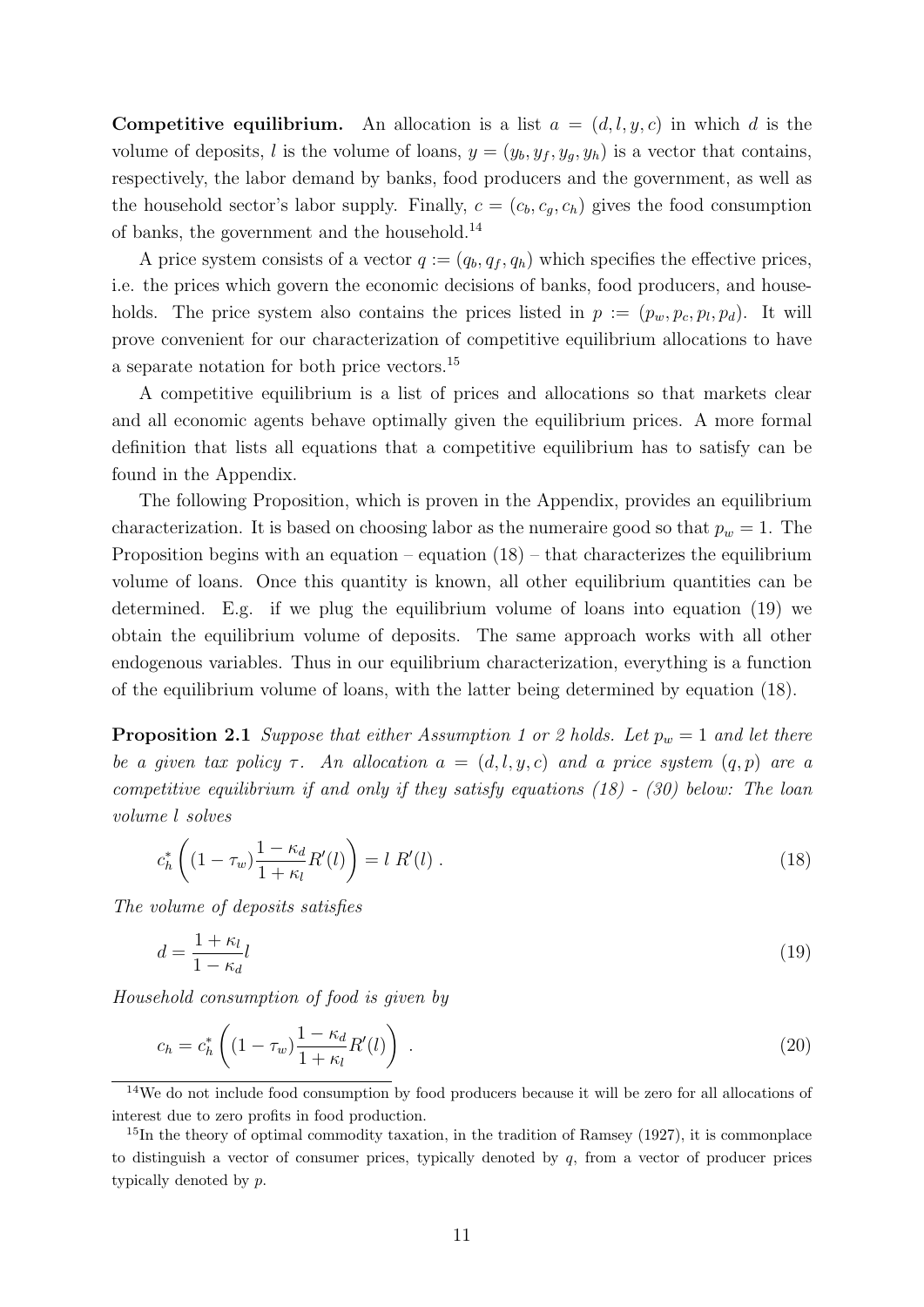Labor supply of households is given by

<span id="page-14-7"></span>
$$
y_h = \frac{1}{(1 - \tau_w)} \frac{1 + \kappa_l}{1 - \kappa_d} \frac{1}{R'(l)} c_h^* \left( (1 - \tau_w) \frac{1 - \kappa_d}{1 + \kappa_l} R'(l) \right) . \tag{21}
$$

Labor employed by banks is given by

<span id="page-14-1"></span>
$$
y_b = \frac{\kappa_d + \kappa_l}{1 - \kappa_d} l \tag{22}
$$

Food consumption by banks is given by

<span id="page-14-2"></span>
$$
c_b = (1 - \tau_b)(\rho(l) - R'(l)) l . \tag{23}
$$

Government food consumption is given by

<span id="page-14-8"></span>
$$
c_g = \tau_b(\rho(l) - R'(l)) l \tag{24}
$$

Public employment is given by

<span id="page-14-9"></span>
$$
y_g = \tau_w y_h = \tau_w \frac{1}{(1 - \tau_w)} \frac{1 + \kappa_l}{1 - \kappa_d} \frac{1}{R'(l)} c_h^* \left( (1 - \tau_w) \frac{1 - \kappa_d}{1 + \kappa_l} R'(l) \right) . \tag{25}
$$

Labor hired in food production is given by

<span id="page-14-3"></span>
$$
y_f = l \tag{26}
$$

The success probability of food producers is given by

<span id="page-14-4"></span>
$$
\alpha = \rho(l) \tag{27}
$$

The effective wage for the household is given by

<span id="page-14-6"></span>
$$
q_h = (1 - \tau_w) \frac{1 - \kappa_d}{1 + \kappa_l} R'(l) \,. \tag{28}
$$

The effective cost for banks is given by

<span id="page-14-5"></span>
$$
q_b = R'(l) \tag{29}
$$

Relative prices are such that

<span id="page-14-0"></span>
$$
\frac{p_l}{p_c} = 1 \quad and \quad \frac{p_l}{p_d} = \frac{1 + \kappa_l}{1 - \kappa_d} \frac{1}{R'(l)} \,. \tag{30}
$$

The Proposition covers both Boring Banking and Very Boring Banking. If banking is very boring, then there is no profit income that bankers could use to buy food, so that

$$
c_b = (1 - \tau_b)(\rho(l) - R'(l)) l = (1 - \tau_b)(\alpha - \alpha) l = 0.
$$

By contrast, under Boring Banking

$$
c_b = (1 - \tau_b)(\rho(l) - R'(l)) l = (1 - \tau_b)(\alpha - R'(l)) l > 0,
$$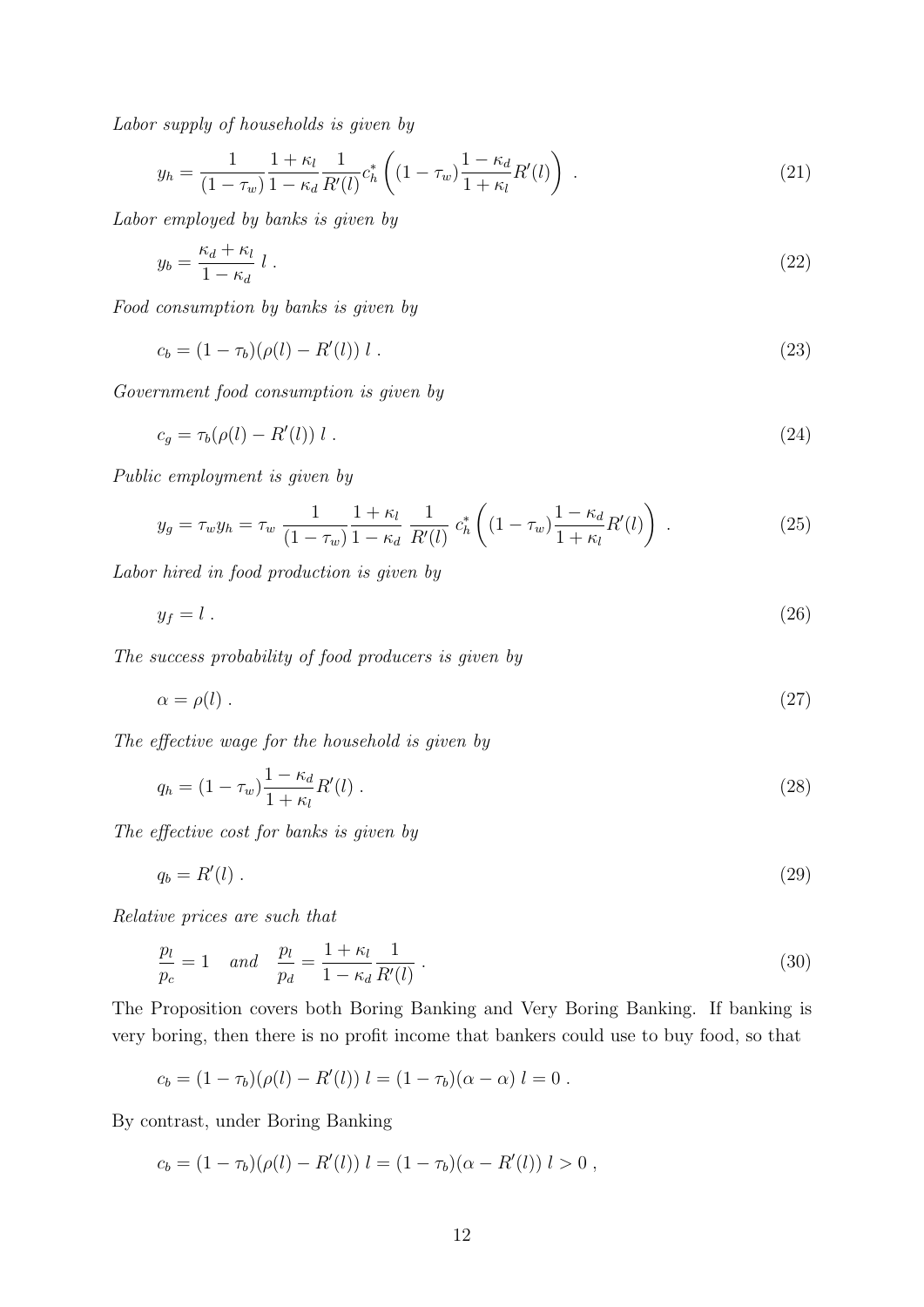because the average probability that a loan is repaid exceeds the probability for the marginal loan.

The Proposition makes it possible to obtain comparative statics results on how a change of the tax policy affects equilibrium prices and quantities. We will use this intensively in the subsequent analysis. For now, it is noteworthy that, by equation [\(18\)](#page-13-2), the equilibrium volume of loans is affected by the tax on labor income  $\tau_w$ , but not by the tax on the banks' profits  $\tau_b$ . The tax  $\tau_b$  is not distortionary; it only affects the profits in the banking sector, but does not change any individual choices. A change of  $\tau_w$ , by contrast, affects the equilibrium volume of loans and thereby also all other endogenous variables.

<span id="page-15-0"></span>Existence and uniqueness of competitive equilibria. To establish the existence of an equilibrium we need to show that there is a value of l that solves equation [\(18\)](#page-13-2). To establish uniqueness we need to show that this equation has at most one solution.

Assumption 3 The function  $c_h^*$  is a continuous and strictly increasing function of the effective wage rate  $q_h$ .

According to this assumption, if the effective wage of the household goes up, then his food consumption will increase. This assumption is very weak and is satisfied by all common utility functions. It simply rules out the possibility that the household decreases his labor supply in response to a wage increase so drastically that he can no longer afford his initial consumption level.

Under this assumption the expression on the left-hand-side of equation [\(18\)](#page-13-2) is a nonincreasing function of l. Specifically, it is a decreasing function of l under the assumption of Boring Banking and does not depend on  $l$  if banking is very boring. The right-hand side of equation [\(18\)](#page-13-2) is an increasing function of l if banking is boring and if banking is very boring. Thus, there can be at most one solution to equation [\(18\)](#page-13-2).

For  $l = 0$ , the consumption level on the left-hand-side of [\(18\)](#page-13-2) exceeds the right-hand side. Since all relevant functions are assumed to be continuous, a sufficient condition for equilibrium existence therefore is that there is a value of  $l$  at which the right-hand-side of [\(18\)](#page-13-2) exceeds the left-hand-side. We summarize these observations in the following Proposition.

Proposition 2.2 Suppose that Assumption [3](#page-15-0) holds. Also suppose that either Assumption [1](#page-11-3) or [2](#page-11-2) holds. Finally assume that there exists l so that

$$
c_h^* \left( (1 - \tau_w) \frac{1 - \kappa_d}{1 + \kappa_l} R'(l) \right) \le l R'(l) .
$$

Then there exists one and only one competitive equilibrium.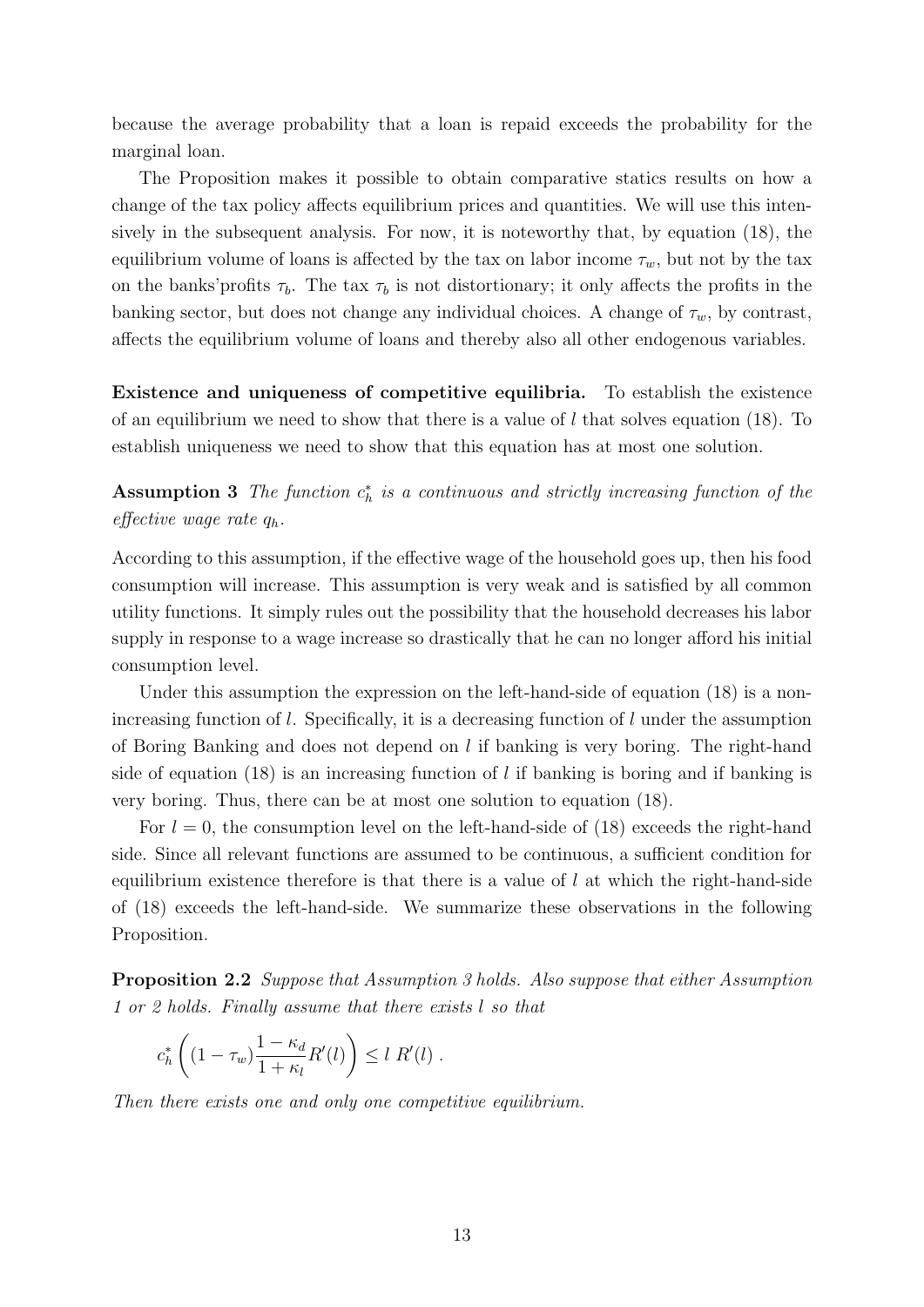#### 3 Pareto-efficient tax systems

A tax system  $\tau = (\tau_b, \tau_w)$  is said to be Pareto-efficient if there is no other tax system  $\tau' = (\tau'_{b}, \tau'_{w})$  that satisfies the government's revenue requirement and makes either the households or the bankers better off while making no one worse off.

If banking is very boring and thus yields zero profits, the study of Pareto-efficient tax systems is uninteresting. The only source of revenue is then the income tax. Consequently, there is one and only one Pareto-efficient tax system under which  $\tau_w$  is set in such a way that a tax revenue of  $\gamma$  is generated. By contrast, if banking is boring, then there are two sources of revenue, the income tax and the tax on the banks' profits. Consequently, tax policy faces a choice among various Pareto-efficient tax systems.

Before we can turn to a characterization of Pareto-efficient tax systems, we need to clarify how a change in the tax policy affects the equilibrium allocation. We denote by

$$
a^{eq}(\tau_b, \tau_w) = (d^{eq}(\tau_b, \tau_w), l^{eq}(\tau_b, \tau_w), y^{eq}(\tau_b, \tau_w), c^{eq}(\tau_b, \tau_w))
$$

the equilibrium allocation that is induced by a tax policy  $\tau = (\tau_b, \tau_w)$ . Analogously, we denote by  $q^{eq}(\tau_b, \tau_w)$  and  $p^{eq}(\tau_b, \tau_w)$  the corresponding price system. Recall that Proposition [2.1](#page-13-4) provides a complete equilibrium characterization. For instance, the equilibrium volume of loans,  $l^{eq}(\tau_b, \tau_w)$ , is implicitly defined by the equation

$$
c_h^* \left( (1 - \tau_w) \frac{1 - \kappa_d}{1 + \kappa_l} R'(l^{eq}(\tau_b, \tau_w)) \right) = l^{eq}(\tau_b, \tau_w) R'(l^{eq}(\tau_b, \tau_w)) .
$$

Using the implicit function theorem, we can now compute the derivatives of  $l^{eq}(\tau_b, \tau_w)$ with respect to  $\tau_b$  and  $\tau_w$ . The equilibrium characterization in Proposition [2.1](#page-13-4) is such that all equilibrium quantities are expressed as functions  $l^{eq}(\tau_b, \tau_w)$ . We can thus use the results on

$$
\frac{\partial l^{eq}(\tau_b, \tau_w)}{\partial \tau_b} \quad \text{and} \quad \frac{\partial l^{eq}(\tau_b, \tau_w)}{\partial \tau_w}
$$

to determine the comparative statics properties of the whole equilibrium allocation. The following proposition results from such an exercise. We omit a proof.

#### <span id="page-16-0"></span>Proposition 3.1 Suppose that Assumptions [2](#page-11-2) and [3](#page-15-0) hold.

I. A marginal increase of  $\tau_w$  has the following implications: The volume of loans, the supply of food, the number of bankers, household utility and the consumption of bankowners all go down,

$$
\frac{\partial l^{eq}(\tau_b, \tau_w)}{\partial \tau_w} < 0 \; , \quad \frac{\partial y_f^{eq}(\tau_b, \tau_w)}{\partial \tau_w} < 0 \; , \quad \frac{\partial y_b^{eq}(\tau_b, \tau_w)}{\partial \tau_w} < 0 \quad \frac{\partial V(q_h^{eq}(\tau_b, \tau_w))}{\partial \tau_w} < 0 \; ,
$$

and

$$
\frac{\partial c_b^{eq}(\tau_b,\tau_w)}{\partial \tau_w} < 0 \; .
$$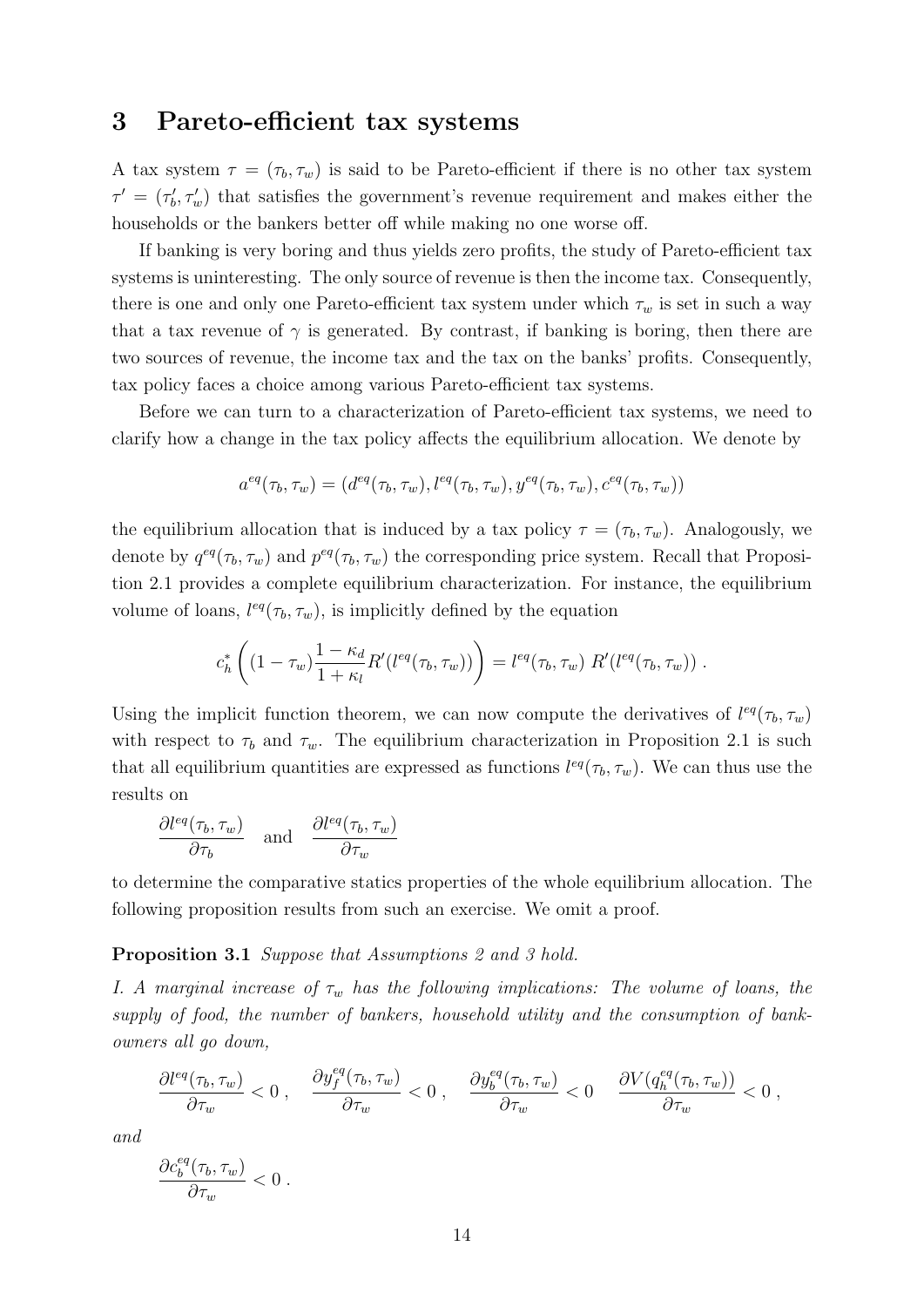II. A marginal increase of  $\tau_b$  has the following implications: The volume of loans, the supply of food, the number of bankers and household utility are unaffected,

$$
\frac{\partial l^{eq}(\tau_b, \tau_w)}{\partial \tau_b} = 0 \; , \quad \frac{\partial y^{eq}_f(\tau_b, \tau_w)}{\partial \tau_b} = 0 \; , \quad \frac{\partial y^{eq}_b(\tau_b, \tau_w)}{\partial \tau_b} = 0 \quad \text{and} \quad \frac{\partial V(q^{eq}_h(\tau_b, \tau_w))}{\partial \tau_b} = 0 \; .
$$

The bank-owners' consumption goes down,

$$
\frac{\partial c_b^{eq}(\tau_b,\tau_w)}{\partial \tau_b} < 0 \; .
$$

Proposition [3.1](#page-16-0) reflects that the tax on income is distortionary in the sense that it interferes with the choices of banks and households. The tax on profits by contrast is not distortionary. It only affects the fraction of the banks' profits that go to the treasury. Note that an increase of  $\tau_b$  and an increase of  $\tau_w$  both reduce the bank's after-tax-profits.

An implication of Proposition [3.1](#page-16-0) is the following: If  $\tau^A = (\tau^A_b, \tau^A_w)$  and  $\tau^B = (\tau^B_b, \tau^B_w)$ are different Pareto-efficient tax systems with  $\tau_b^A > \tau_b^B$ , then it has to be the case that  $\tau_w^A < \tau_w^B$ . If we had  $\tau_b^A > \tau_b^B$  and  $\tau_w^A \geq \tau_w^B$ , then tax system  $\tau^B$  would Pareto-dominate tax system  $\tau^A$ . Proposition [3.1](#page-16-0) then also implies that, under the tax system with the lower tax on income and the higher tax on the banks' profits, households are better off, food production is higher, and more loans are generated. Moreover, if households are better off, then it has to be the case that the bankers are worse-off. If not, the tax system with the low income tax would be Pareto-superior. We summarize these observations in the following Proposition. Again, we omit a formal proof.

**Proposition [3](#page-15-0).2** Suppose that Assumptions [2](#page-11-2) and 3 hold. Suppose that  $\tau^A = (\tau^A_b, \tau^A_w)$ and  $\tau^B = (\tau_b^B, \tau_w^B)$  are Pareto-efficient tax systems with  $\tau_b^A > \tau_b^B$  and  $\tau_w^A < \tau_w^B$ . Under tax system  $\tau^A$ : The volume of loans is larger, there is more food production, there are more bankers, households are better off, but there is less food for the bank-owners:

$$
l^{eq}(\tau^A) > l^{eq}(\tau^B) , \quad y_f^{eq}(\tau^A) > y_f^{eq}(\tau^B) , \quad y_b^{eq}(\tau^A) > y_b^{eq}(\tau^B) ,
$$

and

$$
V(q_h^{eq}(\tau^A)) > V(q_h^{eq}(\tau^B)) \quad \text{and} \quad c_b^{eq}(\tau^A) < c_b^{eq}(\tau^B) \quad .
$$

If we move to a tax system that has a lower income tax and higher taxes on the profits in banking, then the size of the financial sector increases, provided that size is measured by the volume of loans or the employment in the financial sector. The after-tax profits, however, go down. Thus, in the given model, it is possible to increase the tax burden on those who benefit from profits in banking without curtailing real economic activity.

It may appear surprising, at first glance, that the move to a tax system that makes the banks' owners worse off stimulates economic activity and leads to an enlarged equilibrium loan volume. The reason is that the increase of the tax on the banks' profits makes it possible to lower the distortionary tax on household income. Thus, households supply more labor, and equilibrium employment goes up, which requires an increase of the loan volume. Otherwise, firms would not be able to pay for the larger workforce.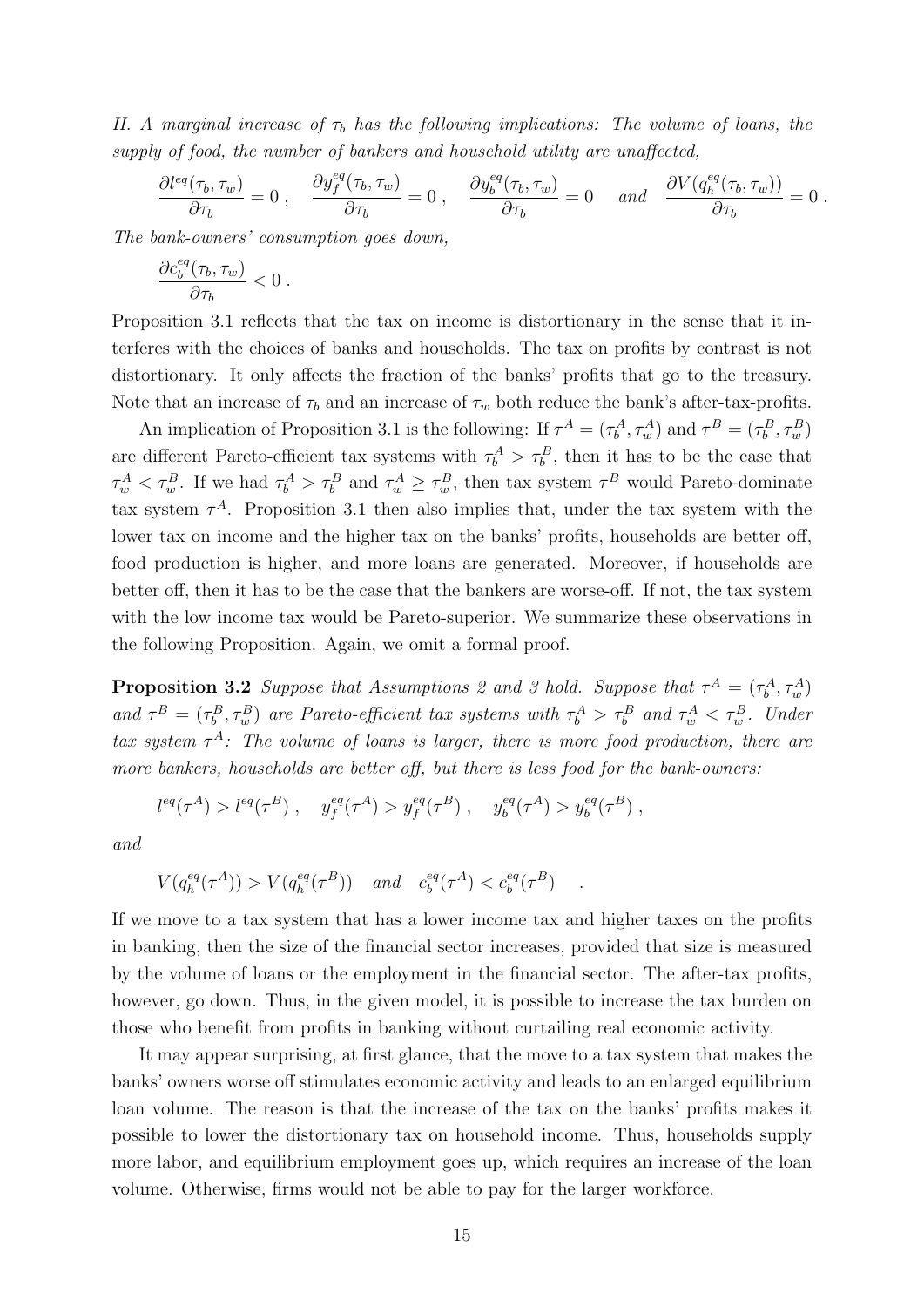### 4 The financial activities tax

A number of specific tax instruments have been proposed in the debates about value added taxation in the financial sector or about the financial sector's contribution to paying for the cost of the 2008 financial crisis. The proposals include a financial activities tax, i.e. a tax on all labor or profit income generated in the financial sector. A tax on all cash flows generated in the financial sector has also been considered. We will discuss value added taxation more extensively in Section [5](#page-19-0) below. Here, we focus on the financial activities tax. Specifically, we will show that, for normative questions, the consideration of simple tax systems – i.e. of tax systems that have only taxes on labor income and bank profits – is without loss of generality. We will show that any tax system that includes a financial activities tax is Pareto-dominated by a simple tax system.

The introduction of a financial activities tax,  $\tau_{fat}$ , leaves the optimization problems of households and food producers unaffected. The problem of a bank now looks as follows: Maximize

$$
c_b = \frac{(1 - \tau_{fat})(1 - \tau_b)}{p_c} \left( \rho(l_b) \ p_l \ l_b - p_d \ d_b \right), \tag{31}
$$

subject to

$$
y_b = \kappa_d \, d_b + \kappa_l \, l_b \,. \tag{32}
$$

and

$$
d_b = l_b + p_w (1 + \tau_{fat}) y_b . \t\t(33)
$$

The financial activities tax affects the banks in two ways: It reduces the bank's after tax profits, for a given behavior. In addition, it affects the profit-maximizing supply of loans which follows from the first order condition

$$
R'(l) = q_b = \frac{p_d}{p_l} \frac{1 + p_w (1 + \tau_{fat}) \kappa_l}{1 - p_w (1 + \tau_{fat}) \kappa_d}.
$$

The following Proposition, which is proven in the Appendix, contains the main result of this section: If we get rid of the financial activities tax, we can increase tax revenue without making anybody worse off. A corollary is that getting rid of the financial activities tax makes it possible to lower the tax on income or the tax on banking profits, thereby making everybody better off, without violating the government's budget constraint. Thus, Pareto-efficient tax systems do not involve a financial activities tax.

**Proposition 4.1** Let  $\tau = (\tau_b, \tau_{fat}, \tau_w)$  be a tax system that includes a financial activities tax. There exists a simple tax system  $\tau^s = (\tau_b^s, \tau_w^s)$  so that

(a) Household utility, after tax profits in banking, and government consumption of food are the same:

<span id="page-18-0"></span>
$$
V(q_h^{eq}(\tau)) = V(q_h^{eq}(\tau^s)), \quad c_b^{eq}(\tau) = c_b^{eq}(\tau^s), \quad and \quad c_g^{eq}(\tau) = c_g^{eq}(\tau^s).
$$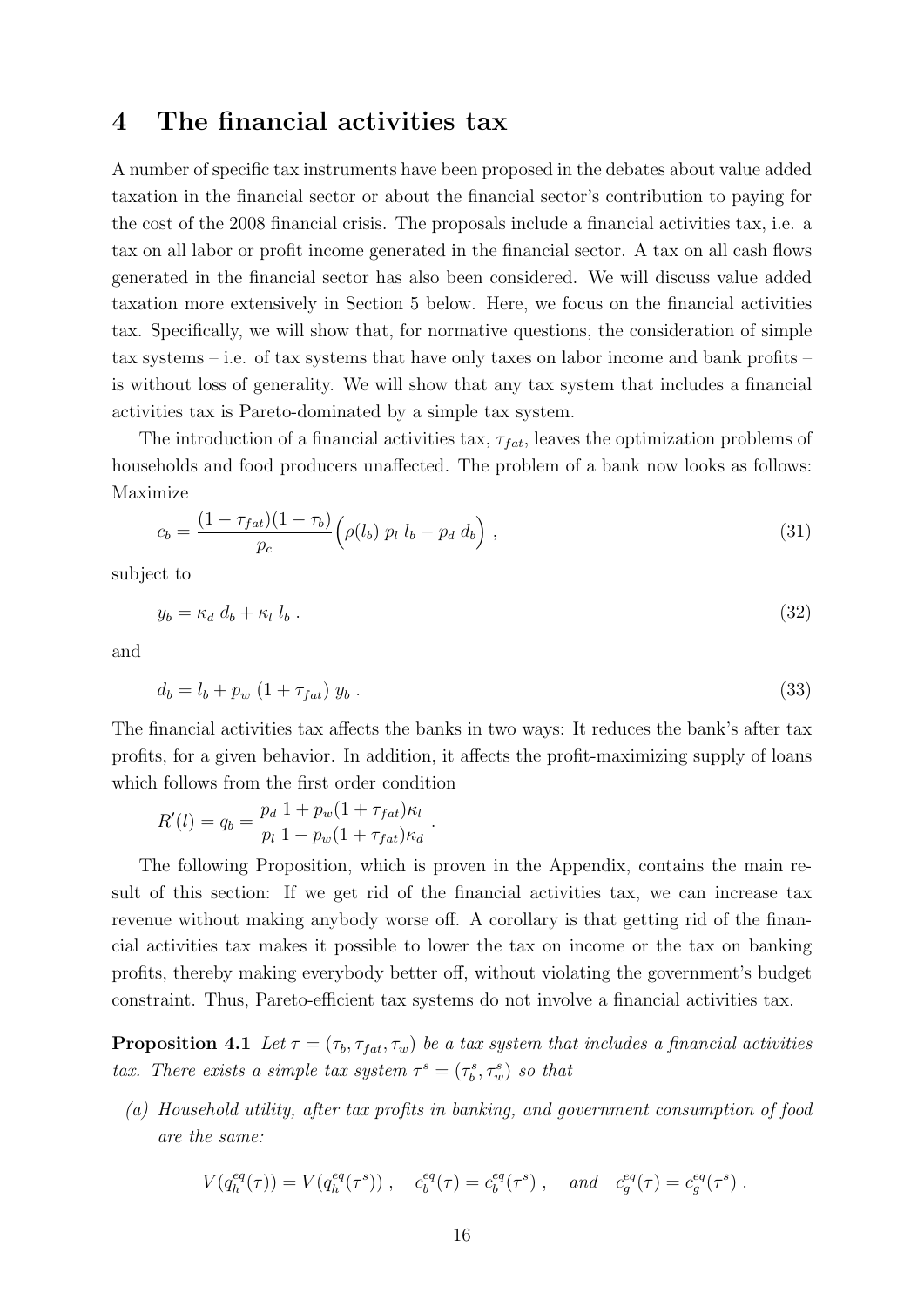(b) Public employment is higher under the simple tax system:  $y_g^{eq}(\tau) < y_g^{eq}(\tau^s)$ .

The key steps in the proof are the following: We first show that the requirement that the households are equally well off under both tax systems implies that the equilibrium volume of loans, and the household's labor supply have to be identical under both tax systems. If we then require, in addition, identical after-tax profits for bankers, we obtain, as an implication, identical revenues from the taxation of the banks' profits for the government. Finally, from the perspective of banks, a financial activities tax affects the profit-maximizing loan supply in exactly the same way as an increase of the labor input requirements  $\kappa_d$  and  $\kappa_l$ . Thus, if banks are supposed to generate the same volume of loans with and without a financial activities tax, they need a larger work force with a financial activities tax. Since labor supply is identical in both situations, the larger employment in banking crowds out public employment. Hence, it has to be the case that total tax revenue in  $t = 0$  is lower with a financial activities tax.

#### <span id="page-19-0"></span>5 Valued added taxation

The financial sector is exempt from value added taxation (VAT) in most OECD countries. This tax is sizable. Typical tax rates lie between 15 and 20 per cent. This raises a couple of questions: Do banks benefit from the exemption? Does the exemption contribute to a bigger financial sector? Are there other tax instruments that might be able to replicate a VAT on financial services? For instance, Huizinga (2002) suggests that a tax on the net cash flow into the financial sector would be a substitute for a VAT on financial services. Auerbach and Gordon (2002) by contrast, argue that a tax on the incomes that are generated in the financial sector would be the proper substitute.

In the following, we formalize these questions in the context of our model. We extend our analysis by introducing a value added tax on food purchases, denoted by  $\tau_c^{vat}$ . We also introduce a value added tax on financial services that we denote by  $\tau_b^{vat}$ . A tax system that exempts the financial sector from value added taxation has  $\tau_c^{vat} > 0$  and  $\tau_b^{vat} = 0$ . A hypothetical tax system with an equal treatment of the financial sector and the rest of the economy is characterized by  $\tau_c^{vat} = \tau_b^{vat} > 0$ . We can then study the impact of the VAT exemption by comparing the competitive equilibria that arise under these two scenarios.

The financial sector engages in financial transactions with the households when acquiring deposits and with the food producers when granting loans. Let us first focus on the interaction between banks and households. We may consider that the tax  $\tau_b^{val}$ drives a wedge between the net price  $p_d$  that is realized by households when selling deposits to banks and the gross price  $p_d$   $(1 + \tau_b^{vat})$  that banks have to pay. However, under a system in which a VAT system includes financial transactions and is collected using an invoice-credit method, the banks would then be able to deduct the VAT payment of  $p_d \tau_b^{vat}$  from their tax bill. Thus, the price that is relevant both for households and banks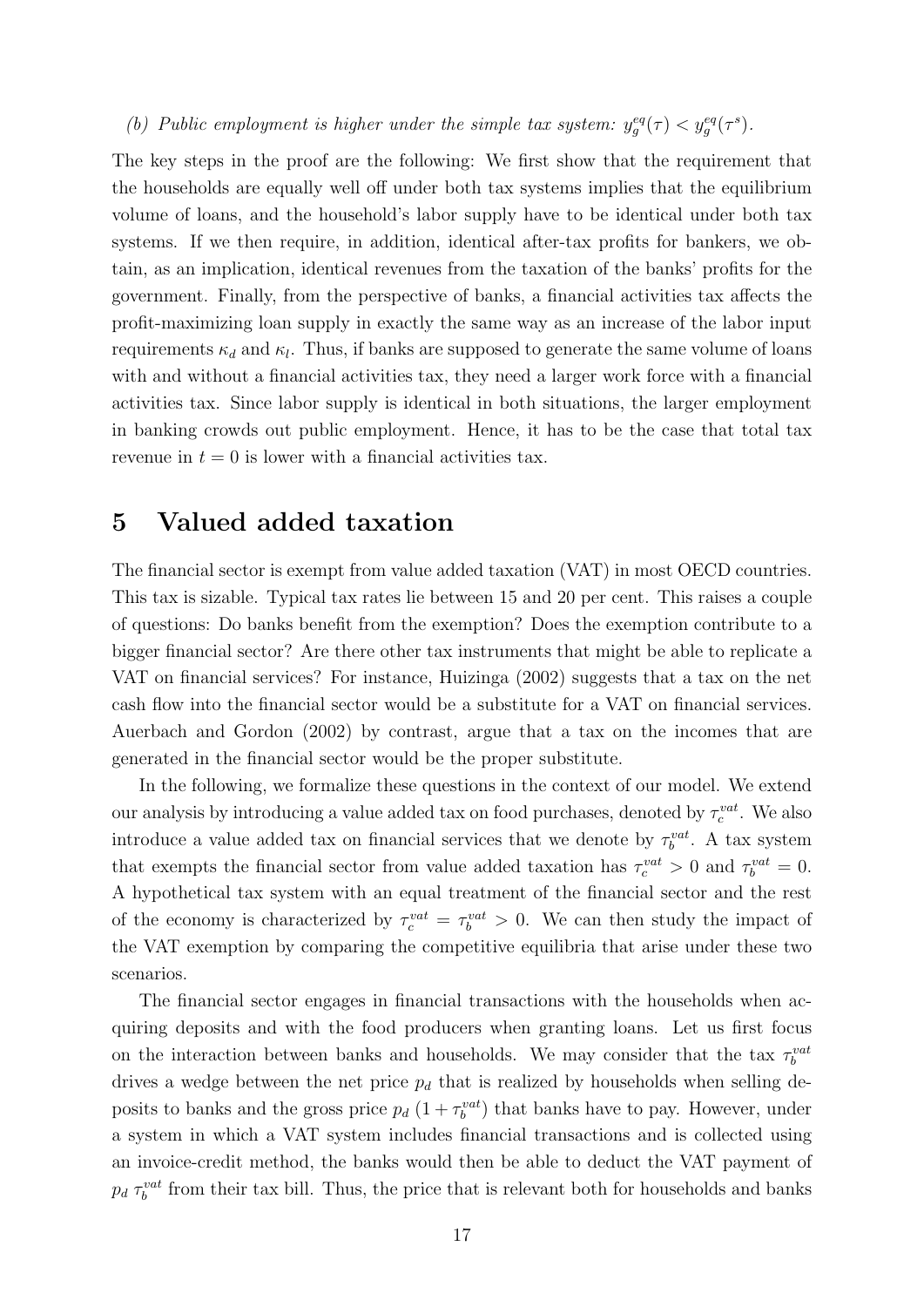when entering into deposit contracts is simply  $p_d$ , irrespectively of the level of the tax rate  $\tau_b^{vat}$ . A similar logic applies to the banks' interaction with food producers, provided that food producers can deduct their VAT payments. In this case, the relevant price for loan contracts is the net price  $p_l$  both from the perspective of banks and the perspective of food producers.

Real-world VAT systems are such that the final consumers of goods and services cannot deduct their VAT payments. By contrast, those who acquire goods and services as an input for the production of other goods or services can. If we apply this principle to a hypothetical VAT on financial services, then a household who acquires a loan so as to increase current consumption at the expense of future consumption should not be able to tax deduct. A firm that uses a loan to finance an investment should be able to do so. Our model cannot do full justice to this distinction. In particular, since our model is static we cannot get at financial intermediation between households who seek to exchange consumption opportunities over time. We can, however, analyze how the possibility to deduct VAT payments on loan contracts affects equilibrium outcomes. We will therefore distinguish two cases in what follows and show what competitive equilibria look like if food producers can deduct their VAT payments and if they cannot.

<span id="page-20-0"></span>**Assumption 4** Food producers pay a VAT-inclusive price  $p_l$   $(1 + \tau_b^{vat})$  for getting a one dollar loan, and can then deduct  $p_l \tau_b^{vat}$  from their tax bill.

<span id="page-20-1"></span>**Assumption 5** Food producers pay a VAT-inclusive price  $p_l$   $(1 + \tau_b^{vat})$  for getting a one dollar loan. These VAT-payments cannot be deducted.

In the following, we will first present results under Assumption [4](#page-20-0) and then under Assumption [5.](#page-20-1)

Under Assumption [4,](#page-20-0) we can establish a neutrality result. The value of  $\tau_b^{vat}$  is inconsequential for the equilibrium allocation. In particular, the equilibrium outcome is the same under a tax system with  $\tau_b^{vat} = 0$  and a tax system with  $\tau_c^{vat} = \tau_b^{vat} > 0$ . This follows from the possibility to deduct VAT-payments on intermediate goods. If banks have to pay a VAT-inclusive price,  $p_d$   $(1 + \tau_b^{vat})$ , for deposits and can, at the same time, deduct the VAT-payment, their behavior is as if there was no VAT to be paid when acquiring deposits and they were just facing the price  $p_d$ . Likewise, if food producers have to pay a VAT-inclusive price,  $p_l$   $(1 + \tau_b^{vat})$ , for getting a loan and can then deduct the VAT-payment, their behavior is as if there was no VAT to be paid. The only agents who can not deduct their VAT-payments are the households and the bankers who buy food. Thus, only  $\tau_c^{vat}$  is relevant for the equilibrium characterization.

Proposition [5.1](#page-21-0) states this in a formal way. It characterizes the competitive equilibrium for a tax system consisting of an income tax  $\tau_w$ , a tax on banking profits  $\tau_b$ , a value added tax on food consumption  $\tau_c^{vat}$  and a value added tax on financial transactions  $\tau_b^{vat}$ . It follows in a straightforward way from extending the analysis that led to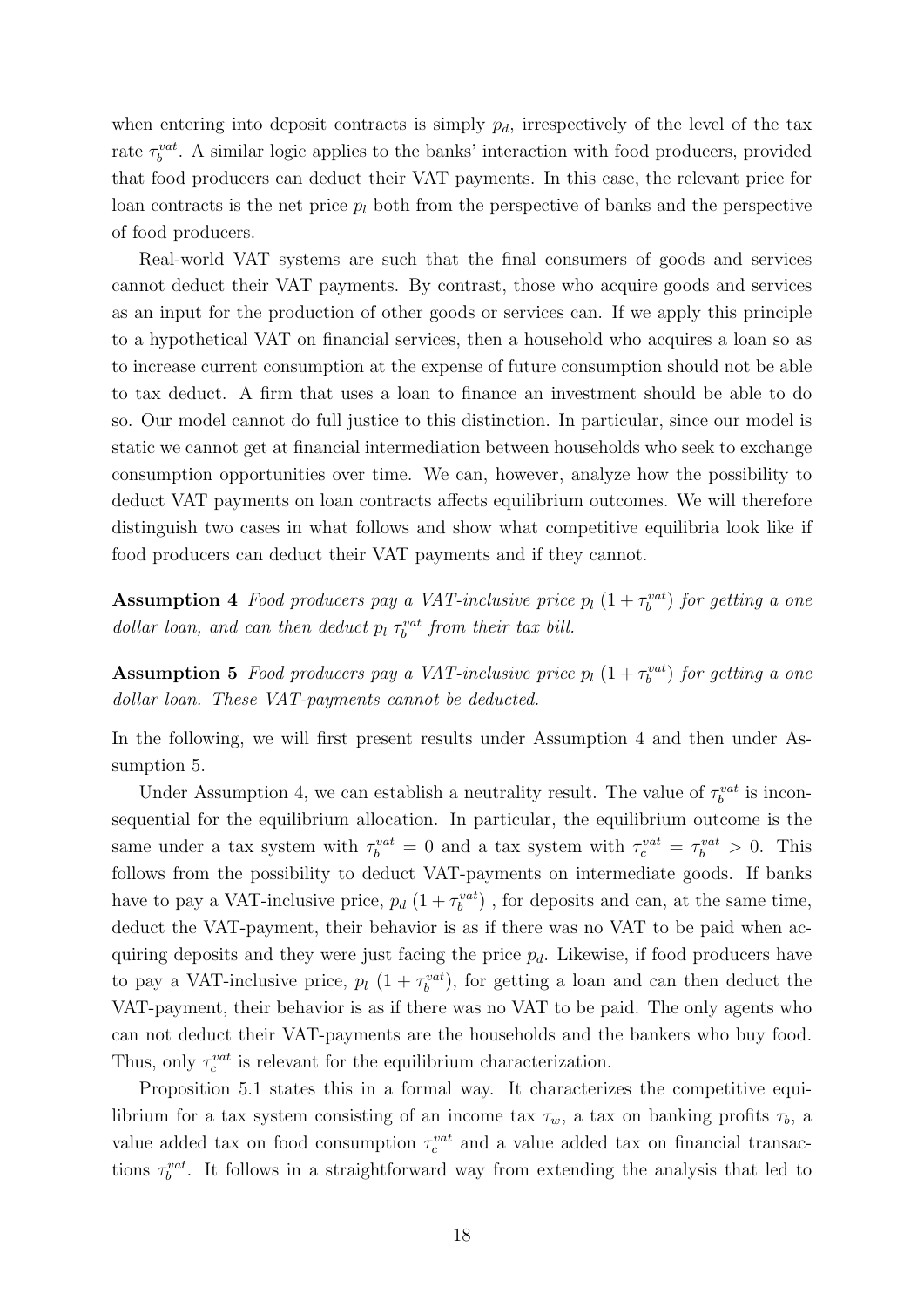Propopsition [2.1](#page-13-4) by incorporating a value added tax on consumption goods and by the above arguments on the irrelevance of  $\tau_b^{vat}$ . We therefore omit a formal proof.

Proposition 5.1 Suppose that Assumptions [3](#page-15-0) and [4](#page-20-0) hold. Also suppose that either As-sumption [1](#page-11-3) or [2](#page-11-2) holds. Let  $p_w = 1$  and let there be given tax rates  $\tau_b$ ,  $\tau_c^{vat}$ ,  $\tau_b^{vat}$  and  $\tau_w$ . Let  $p_c$  be the VAT-inclusive price of food paid by final consumers and let  $p_c(1-\tau_c^{vat})$ be the VAT-exclusive price received by food producers. For all  $\tau_b^{vat} \geq 0$ , an allocation  $a = (d, l, y, c)$  and a price system  $(q, p)$  are a competitive equilibrium if and only if they satisfy equations  $(34) - (40)$  $(34) - (40)$  $(34) - (40)$  below: The loan volume l solves

<span id="page-21-1"></span><span id="page-21-0"></span>
$$
c_h^* \left( (1 - \tau_w)(1 - \tau_c^{vat}) \frac{1 - \kappa_d}{1 + \kappa_l} R'(l) \right) = (1 - \tau_c^{vat}) l R'(l) . \tag{34}
$$

The volume of deposits satisfies [\(19\)](#page-13-3). Household consumption of food is given by

$$
c_h = c_h^* \left( (1 - \tau_w)(1 - \tau_c^{vat}) \frac{1 - \kappa_d}{1 + \kappa_l} R'(l) \right) \,. \tag{35}
$$

Labor supply of households is given by

$$
y_h = \frac{1}{(1 - \tau_w)(1 - \tau_c^{vat})} \frac{1 + \kappa_l}{1 - \kappa_d} \frac{1}{R'(l)} c_h^* \left( (1 - \tau_w)(1 - \tau_c^{vat}) \frac{1 - \kappa_d}{1 + \kappa_l} R'(l) \right) . \tag{36}
$$

Labor employed by banks is given by  $(22)$ . Food consumption by banks is given by  $(23)$ . Government food consumption is given by

$$
c_g = \tau_b(\rho(l) - R'(l)) l + \tau_c^{vat} \rho(l) l . \tag{37}
$$

Public employment is given by

$$
y_g = \frac{\tau_w}{(1 - \tau_w)(1 - \tau_c^{vat})} \frac{1 + \kappa_l}{1 - \kappa_d} \frac{1}{R'(l)} c_h^* \left( (1 - \tau_w)(1 - \tau_c^{vat}) \frac{1 - \kappa_d}{1 + \kappa_l} R'(l) \right) . \tag{38}
$$

Labor hired in food production is given by [\(26\)](#page-14-3). The success probability of food producers is given by [\(27\)](#page-14-4). The effective wage for the household is given by

$$
q_h = (1 - \tau_w)(1 - \tau_c^{vat})\frac{1 - \kappa_d}{1 + \kappa_l}R'(l) \ . \tag{39}
$$

The effective cost for banks is given by [\(29\)](#page-14-5). Relative prices are such that

<span id="page-21-2"></span>
$$
\frac{p_l}{p_c} = 1 - \tau_c^{vat} \quad and \quad \frac{p_l}{p_d} = \frac{1 + \kappa_l}{1 - \kappa_d} \frac{1}{R'(l)} \,. \tag{40}
$$

The Proposition is noteworthy as a benchmark result: If those who demand financial services can deduct their VAT-payments, then the question whether or not financial services should be subject to value added taxation is uninteresting because such a tax has no impact whatsoever on the equilibrium allocation. Another interesting observation is that, even with an ideal VAT systems, so that  $\tau_b^{vat} = \tau_c^{vat}$  there may be profits in banking while there is no revenue from value added taxation in the financial sector. This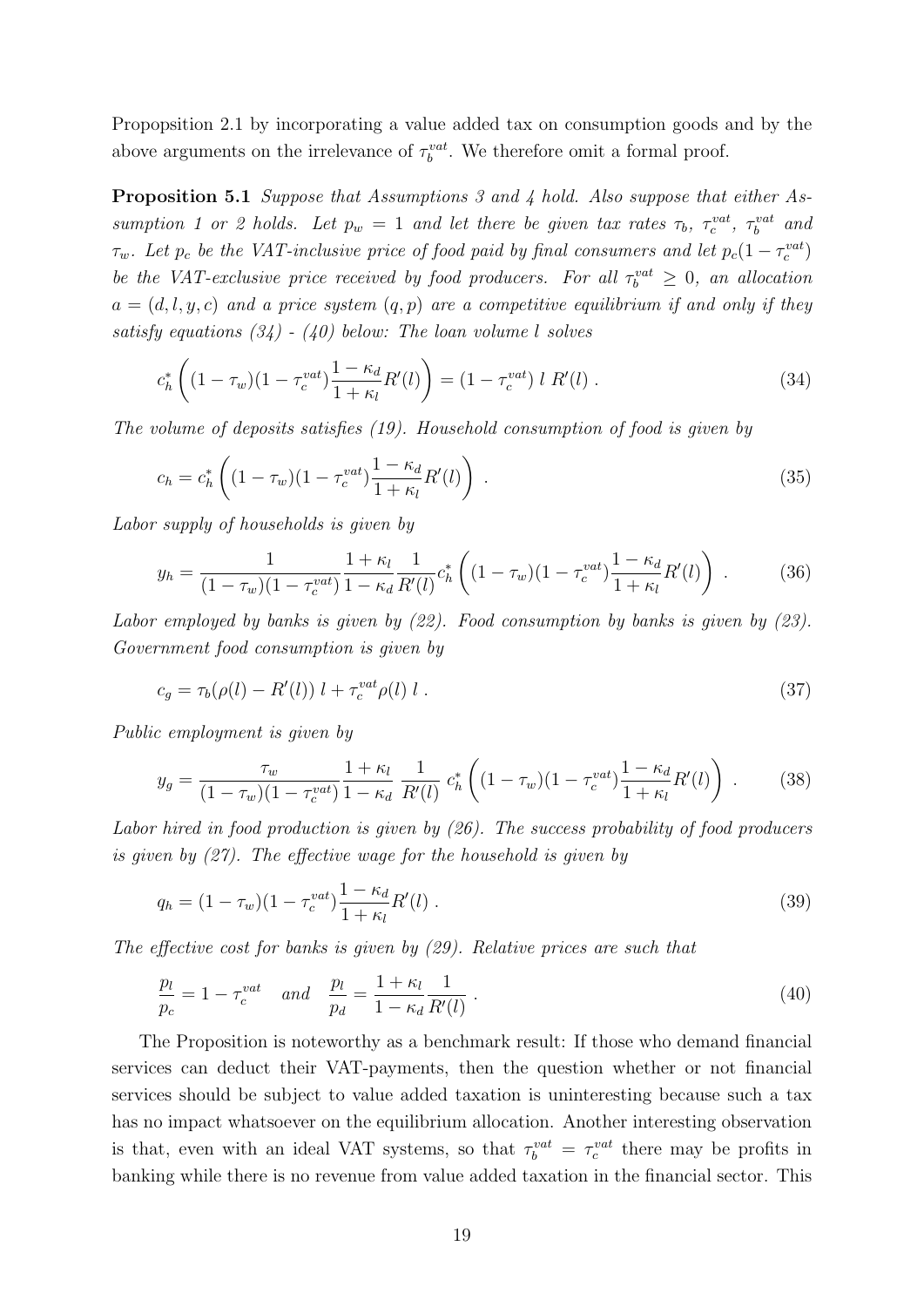shows that there is no equivalence between a tax on value added in the financial sector,  $\tau_b^{vat}$ , and a tax on profits,  $\tau_b$ . The latter does generate tax revenue.

The following Proposition deals with a VAT on financial services under Assumption [5,](#page-20-1) so that food producers cannot deduct VAT payments on the loans that they acquire from banks. A formal proof requires a straightforward adaptation of the arguments in the proof of Proposition [2.1](#page-13-4) and is therefore omitted.

<span id="page-22-2"></span>Proposition 5.2 Suppose that Assumptions [3](#page-15-0) and [5](#page-20-1) hold. Also suppose that either As-sumption [1](#page-11-3) or [2](#page-11-2) holds. Let  $p_w = 1$  and let there be given tax rates  $\tau_b$ ,  $\tau_b^{vat}$ ,  $\tau_c^{vat}$  and  $\tau_w$ . Let  $p_c$  be the VAT-inclusive price of food paid by final consumers and let  $p_c(1-\tau_c^{vat})$  be the VAT-exclusive price received by food producers. An allocation  $a = (d, l, y, c)$  and a price system  $(q, p)$  are a competitive equilibrium if and only if they satisfy equations  $(41)$ - [\(47\)](#page-22-1) below: The loan volume l solves

<span id="page-22-0"></span>
$$
c_h^* \left( \frac{(1 - \tau_w)(1 - \tau_c^{vat})}{1 + \tau_b^{vat}} \frac{1 - \kappa_d}{1 + \kappa_l} R'(l) \right) = \frac{1 - \tau_c^{vat}}{1 + \tau_b^{vat}} l R'(l) . \tag{41}
$$

The volume of deposits satisfies [\(19\)](#page-13-3). Household consumption of food is given by

$$
c_h = c_h^* \left( \frac{(1 - \tau_w)(1 - \tau_c^{vat})}{1 + \tau_b^{vat}} \frac{1 - \kappa_d}{1 + \kappa_l} R'(l) \right) \,. \tag{42}
$$

Labor supply of households is given by

$$
y_h = \frac{1 + \tau_b^{vat}}{(1 - \tau_w)(1 - \tau_c^{vat})} \frac{1 + \kappa_l}{1 - \kappa_d} \frac{1}{R'(l)} c_h^* \left( \frac{(1 - \tau_w)(1 - \tau_c^{vat})}{1 + \tau_b^{vat}} \frac{1 - \kappa_d}{1 + \kappa_l} R'(l) \right) . \tag{43}
$$

Labor employed by banks is given by  $(22)$ . Food consumption by banks is given by  $(23)$ . Government food consumption is given by

$$
c_g = \tau_b(\rho(l) - R'(l)) l + \left(1 - \frac{1 - \tau_c^{vat}}{1 + \tau_b^{vat}}\right) \rho(l) l . \tag{44}
$$

Public employment is given by

$$
y_g = \frac{\tau_w (1 + \tau_b^{vat})}{(1 - \tau_w)(1 - \tau_c^{vat})} \frac{1 + \kappa_l}{1 - \kappa_d} \frac{1}{R'(l)} c_h^* \left( \frac{(1 - \tau_w)(1 - \tau_c^{vat})}{1 + \tau_b^{vat}} \frac{1 - \kappa_d}{1 + \kappa_l} R'(l) \right) . \tag{45}
$$

Labor hired in food production is given by [\(26\)](#page-14-3). The success probability of food producers is given by [\(27\)](#page-14-4). The effective wage for the household is given by

$$
q_h = \frac{(1 - \tau_w)(1 - \tau_c^{vat})}{1 + \tau_b^{vat}} \frac{1 - \kappa_d}{1 + \kappa_l} R'(l) \,. \tag{46}
$$

The effective cost for banks is given by [\(29\)](#page-14-5). Relative prices are such that

<span id="page-22-1"></span>
$$
\frac{p_l}{p_c} = \frac{1 - \tau_c^{vat}}{1 + \tau_b^{vat}} \quad and \quad \frac{p_l}{p_d} = \frac{1 + \kappa_l}{1 - \kappa_d} \frac{1}{R'(l)} \,. \tag{47}
$$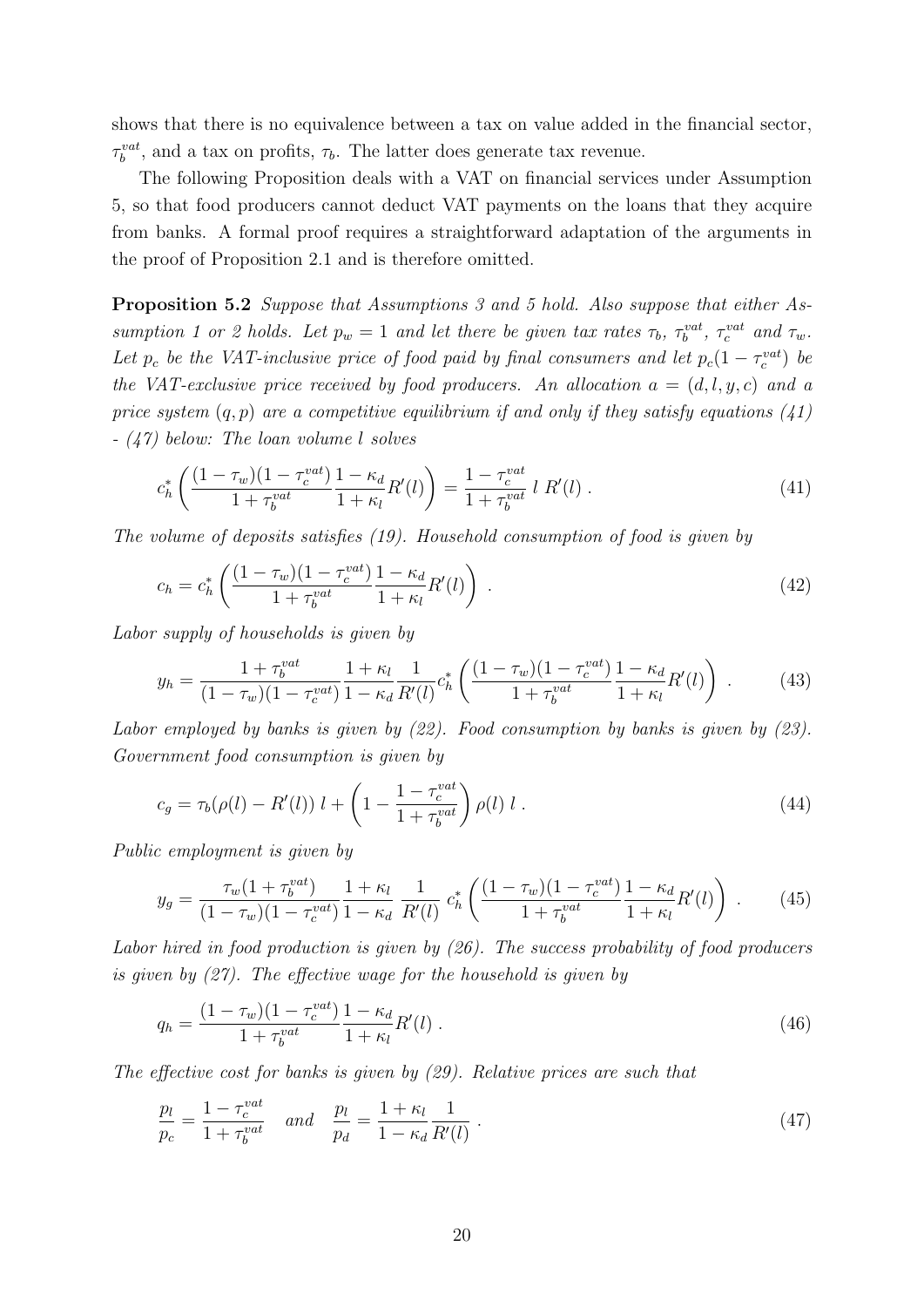The Proposition [5.2](#page-22-2) shows that  $\tau_b^{vat}$  is no longer neutral under the assumption that food producers cannot deduct their VAT payments. More specifically, if VAT payments cannot be deducted an increase of  $\tau_b^{vat}$  has similar implications as an increase of  $\tau_c^{vat}$ . What matters for the equilibrium outcome is only the ratio  $\frac{1-\tau_c^{vat}}{1+\tau_b^{vat}}$ . An increase of  $\tau_c^{vat}$ makes this expression smaller, and the same is true for an increase of  $\tau_b^{vat}$ .

Unless we impose additional assumptions the comparative statics effects of an increase of  $\tau_b^{vat}$  or  $\tau_c^{vat}$  taxes are difficult to sign. The following Proposition imposes additional assumptions on the household's utility function to get clear-cut results.

Proposition 5.3 Suppose that the conditions in Proposition [5.2](#page-22-2) hold. Also suppose that the household's utility function is given by

$$
u(c_h, y_h) = c_h - \frac{1}{2}y^2.
$$

Then, a marginal increase of  $\tau_b^{vat}$  or  $\tau_c^{vat}$  has the following implications:

The equilibrium loan volume, employment in banking and food production, food output, household consumption, labor supply, household utility and the bank-owner's consumption all go down, for all  $k \in \{b, c\}$ :

$$
\frac{\partial l^{eq}(\tau)}{\partial \tau_k^{vat}} < 0 \ , \frac{\partial y_b^{eq}(\tau)}{\partial \tau_k^{vat}} < 0 \ , \frac{\partial y_f^{eq}(\tau)}{\partial \tau_k^{vat}} < 0 \ , \frac{\partial (\rho(l^{eq}(\tau)) \ y_f^{eq}(\tau))}{\partial \tau_k^{vat}} < 0 \ , \frac{\partial c_h^{eq}(\tau)}{\partial \tau_k^{vat}} < 0 \ , \frac{\partial c_h^{eq}(\tau)}{\partial \tau_k^{vat}} < 0 \ , \frac{\partial y_h^{eq}(\tau)}{\partial \tau_k^{vat}} < 0 \ , \frac{\partial V(q_h^{eq}(\tau))}{\partial \tau_k^{vat}} < 0 \ , \frac{\partial c_b^{eq}(\tau)}{\partial \tau_k^{vat}} < 0 \ .
$$

The average quality of loans goes up:  $\frac{\partial \rho(l^{eq}(\tau))}{\partial \tau^{vat}}$  $\frac{\partial (l^{eq}(\tau))}{\partial \tau_k^{vat}} \geq 0$ , for all  $k \in \{b, c\}$ .

We sketch the key step of the proof: The assumption on the household's preferences implies that  $c_h^*(q_h) = q_h^2$ . Equation [\(41\)](#page-22-0) which characterizes the equilibrium loan volume can therefore, after some algebra, be written as

$$
\frac{1-\tau_c^{vat}}{1+\tau_b^{vat}}\left((1-\tau_w)\frac{1-\kappa_d}{1+\kappa_l}\right)^2 = \frac{l^{eq}}{R'(l^{eq})}.
$$

Obviously, the right-hand-side is an increasing function of  $l^{eq}$ . Thus, if the left hand-side goes down due to an increase of  $\tau_c^{vat}$  or  $\tau_b^{vat}$ , then  $l^{eq}$  must go down as well. The other statements in the Proposition then follow in a straightorward way from our equilibrium characterization which expresses all endogenous variables as functions of the equilibrium loan volume.

Propositions [5.1](#page-21-0) and [5.2](#page-22-2) imply in particular, that there is no equivalence between an hypothetical ideal value added tax system that has  $\tau_b^{vat} = \tau_c^{vat}$  and a system with a larger tax on the bank's profits. If food producers can deduct their VAT on financial services, the change of the tax rate  $\tau_b^{vat}$  does not affect equilibrium outcomes, whereas an increase of the tax on the banks' profits  $\tau_b$  reduces the banks' after tax profits and increases the government's tax revenue, without affecting the households. If VAT payments cannot be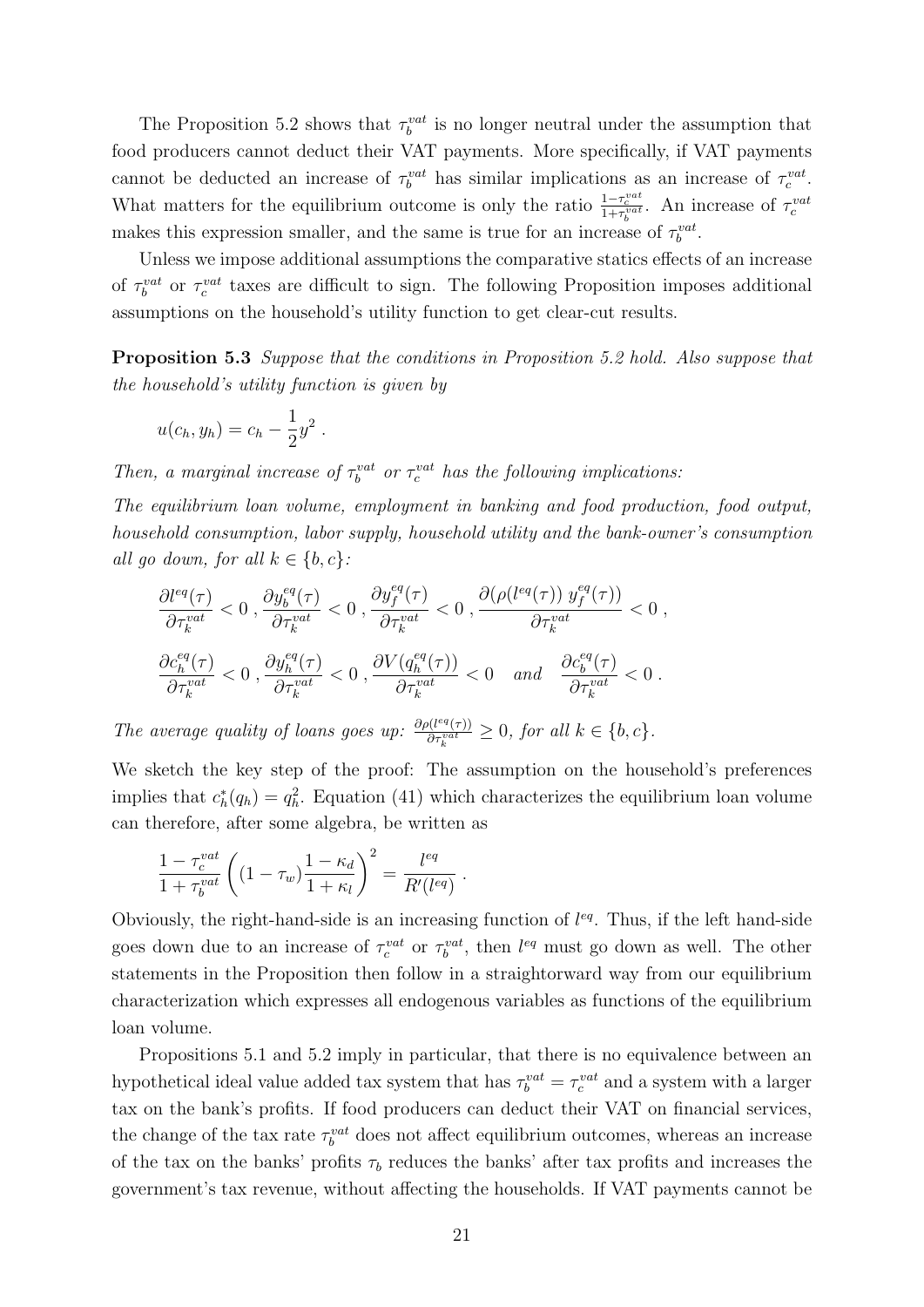deducted, then an increase of  $\tau_b^{vat}$  makes households worse off, and reduces the banks' profits. An increase of  $\tau_b$ , by contrast does not affect households, but makes the bankowners worse off.

We can also relate a financial activities tax (FAT) to a VAT on financial services. As follows from our equilibrium characterization for a tax system that includes a FAT, see Lemma [1](#page-30-0) in the Appendix, and from Proposition [5.2](#page-22-2) the two are not equivalent. A FAT has two effects, it is equivalent to an increase of the banks' labor input requirements  $\kappa_l$ and  $\kappa_d$  and a simultaneous increase of a tax on the bank's profits. Qualitatively, the implications of an increase of  $\tau_b^{vat}$  under Assumption [5](#page-20-1) are akin to those of an increase of  $\kappa_l$  and  $\kappa_d$ , which is similar to the first effect of a FAT increase. There is, however, no analogue to the second effect of a FAT increase. So, a FAT is not a perfect substitute for a VAT on financial services.

The observation in Proposition [5.2](#page-22-2) that the whole equilibrium allocation depends only on the ratio  $\frac{1-\tau_c^{vat}}{1+\tau_c^{vat}}$  implies moreover, that to any VAT system  $(\tau_c^{vat}, \tau_b^{vat})$  with a tax on financial services, there exists an equivalent VAT system  $(\bar{\tau}_c^{vat}, \bar{\tau}_b^{vat})$  with  $\bar{\tau}_b^{vat} = 0$  and

$$
\bar{\tau}_c^{vat} = 1 - \frac{1-\tau_c^{vat}}{1+\tau_b^{vat}}
$$

Thus, under Assumption [5,](#page-20-1) the tax that can be used to replicate an ideal VAT on financial services is the VAT on consumption goods.

#### 6 Concluding Remarks

.

In this paper, we investigate a simple general equilibrium model with a profitable financial sector. We use this model for an analysis of how various taxes that are under debate since the 2008 financial crises would affect real economic activity, the size of the financial sector, its profits and the well-being of households. The existing literature on this topic neglects the question of how profit margins in banking are determined in equilibrium and how these equilibrium outcomes respond to taxation. Our analysis is a first step towards a more complete analysis of tax incidence in models that include a profitable financial sector.

Our analysis yields the following key insights: First, a higher tax on the profits in banking will enable policy makers to reduce taxes on household income and the consequence will be an increase of economic activity as measured by employment or output. Moreover, this will also come with an increased volume of financial sector activity, as measured by the equilibrium loan volume or the employment in the financial sector. The reason for this effect is that the profit tax is non-distortive as compared to the income tax. It thus allows for greater economic output.

Second, the exemption of the financial sector from value added taxation can not be viewed as being beneficial for bankers. We discuss various approaches towards modeling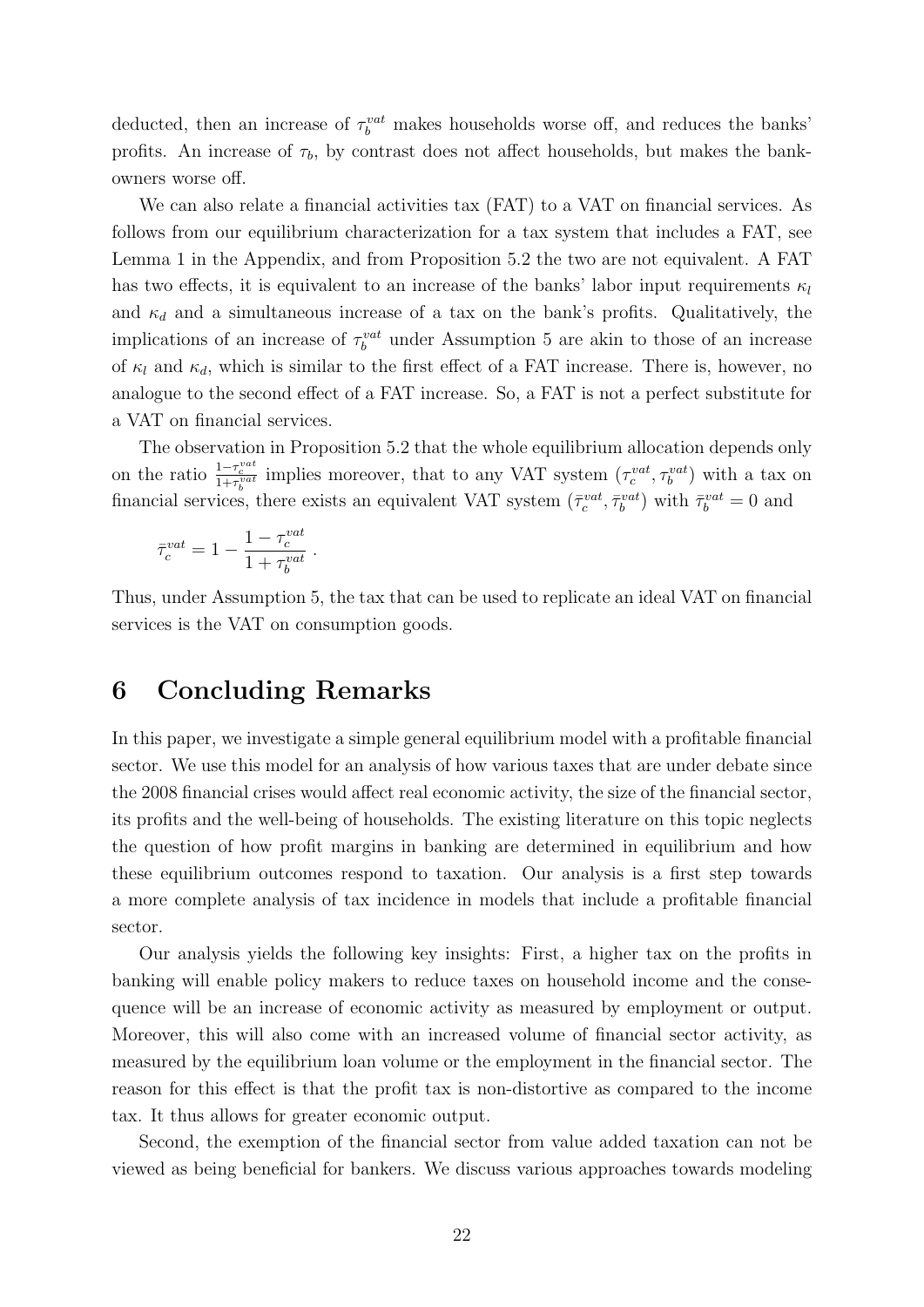an ideal value added tax system that includes the financial sector, and discuss the implications of moving from the current system to the ideal system. This analysis does not support the general presumption that the exemption contributes to an increased size of the financial sector or to excess returns in banking.

Our analysis has left out market failures in banking such as excessive risk-taking or regulatory arbitrage. Including these will be important in future research. This paper, by contrast, studied an environment in which the first welfare theorem holds so that there is no role for corrective taxation. This provides a benchmark which has been missing, since the classical treatments of tax structures in multi-sector models such as Ramsey (1927) and Diamond and Mirrlees (1971) did neither include an intermediate sector that generates economic rents nor an explicit modelling of financial intermediation.

## References

- Acharya, Viral V., Lasse H. Pedersen, Thomas Philippon and Matthew Richardson. 2010. "Measuring systemic risk.".
- Aigner, Rafael. 2014. Taxing Wall Street: The Case of Boring Banking. In Essays in Public Economics (dissertation). Bonn: University of Bonn pp. 1–50.
- Auerbach, A.J. and R.H. Gordon. 2002. "Taxation of Financial Services under a VAT." American Economic Review pp. 411–416.
- Bianchi, Javier and Enrique G. Mendoza. 2010. "Overborrowing, Financial Crises and 'Macro-prudential' Taxes.".
- Boadway, R. and M. Keen. 2003. Theoretical Perspectives on the Taxation of Capital Income and Financial Services. In Taxation of Financial Intermediation, ed. P. Honohan. New York: World Bank and Oxford University Press pp. 31–80.
- Chia, Ngee-Choon and John Whalley. 1999. "The tax treatment of financial intermediation." Journal of Money, Credit, and Banking pp. 704–719.
- de la Feria, Rita and Ben Lockwood. 2012. "Opting for Opting-In? An Evaluation of the European Commission's Proposals for Reforming VAT on Financial Services." Fiscal Studies 31(2):171–202.
- Diamond, Peter A and James A Mirrlees. 1971. "Optimal taxation and public production I: Production efficiency." American Economic Review 61(1):8–27.
- Garca-Montalvo, Jos. 2014. "Back to "boring banking" in the age of deleveraging and new regulation." Spanish Economic and Financial Outlook 3:47–59.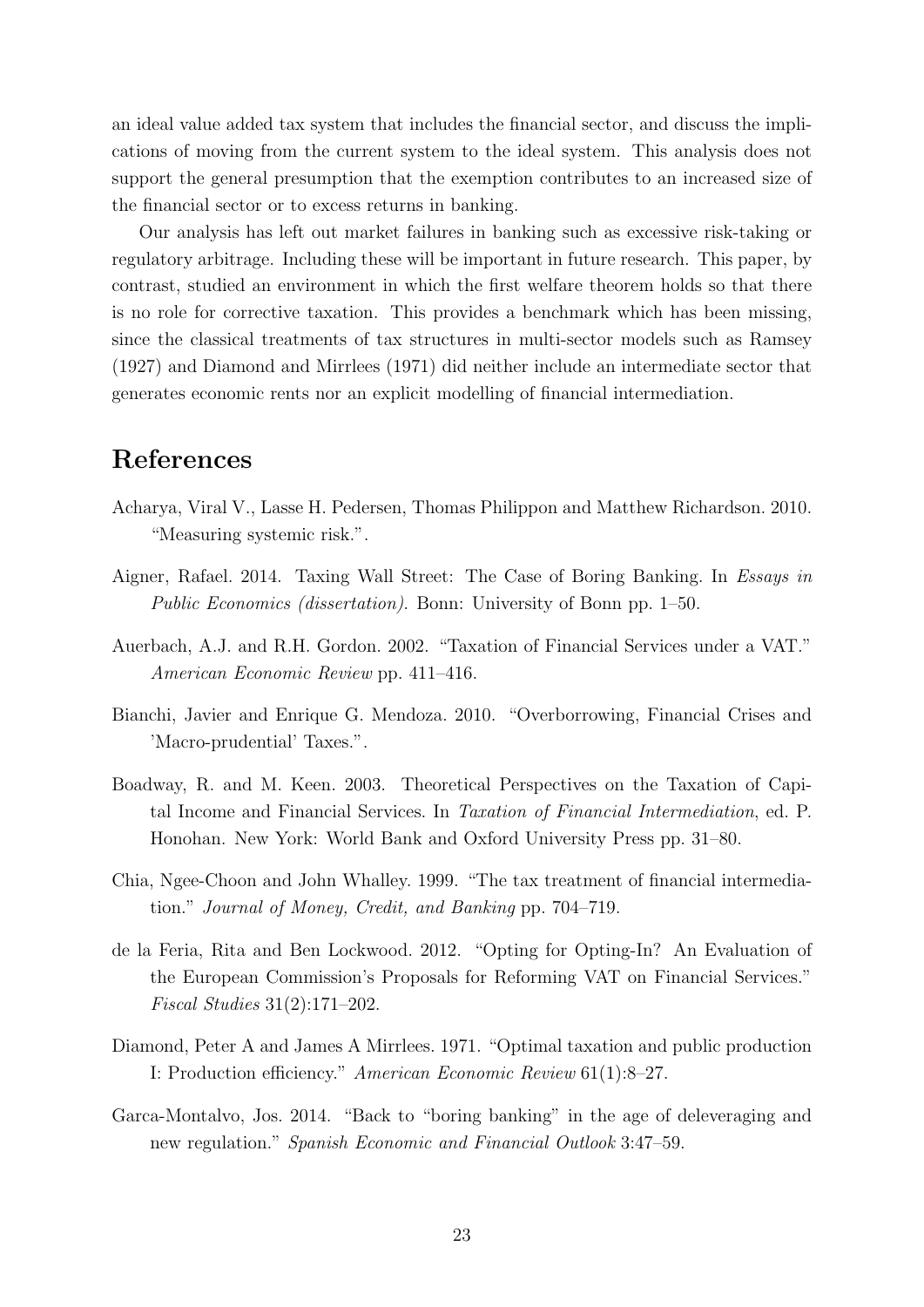- Grubert, H. and J. Mackie. 2000. "Must financial services be taxed under a consumption tax?" National Tax Journal 53(1):23–40.
- Honohan, Patrick and Sean Yoder. 2010. "Financial transactions tax: panacea, threat, or damp squib?" Policy Research Working Paper 5230:lkq006.
- Huizinga, H. 2002. "A European VAT on financial services?" Economic Policy 17(35):497–534.
- International Monetary Fund. 2010. Financial Sector Taxation The IMF's Report to the G-20 and Background Material.
- International Montary Fund. 2010. A Fair and Substantial Contribution by the Financial Sector. In Financial Sector Taxation – The IMFs Report to the G-20 and Background Material, ed. Stijn Claessens, Michael Keen and Ceyla Pazarbasioglu. Washington DC: International Monetary Fund pp. 2–73.
- Jack, W. 2000. "The Treatment of Financial Services under a Broad-Based Consumption Tax." National Tax Journal 53(4):841–852.
- Jeanne, Olivier and Anton Korinek. 2010. "Managing Credit Booms and Busts: A Pigouvian Taxation Approach.".
- Keen, M. 2011. "Rethinking the taxation of the financial sector." CESifo Economic Studies 57(1):1–24.
- Keen, Michael, Russell Krelove and John Norregaard. 2010. The Financial Activities Tax. In Financial Sector Taxation – The IMFs Report to the G-20 and Background Material, ed. Stijn Claessens, Michael Keen and Ceyla Pazarbasioglu. Washington DC: International Monetary Fund pp. 118–143.
- Lockwood, Ben. 2014. How Should Financial Intermediation Services be Taxed? In Taxation and Regulation of the Financial Sector. MIT Press. forthcoming.
- Mirrlees, James A. 1972. "On producer taxation." Review of Economic Studies 39(1):105– 111.
- Poddar, S. and M. English. 1997. "Taxation of financial services under a value-added tax: Applying the cash-flow approach." National Tax Journal 50:89–112.
- Ramsey, F. P. 1927. "A Contribution to the Theory of Taxation." The Economic Journal 37(145):pp. 47–61.
- Walter, John. 2006. "The 3-6-3 rule: An Urban Myth." Federal Reserve Bank of Richmond, Economic Quarterly 92/1:51–78.
- Zee, Howell H. 2005. "A New Approach to Taxing Financial Intermediation Services Under a Value Added Tax." National Tax Journal 58:77–92.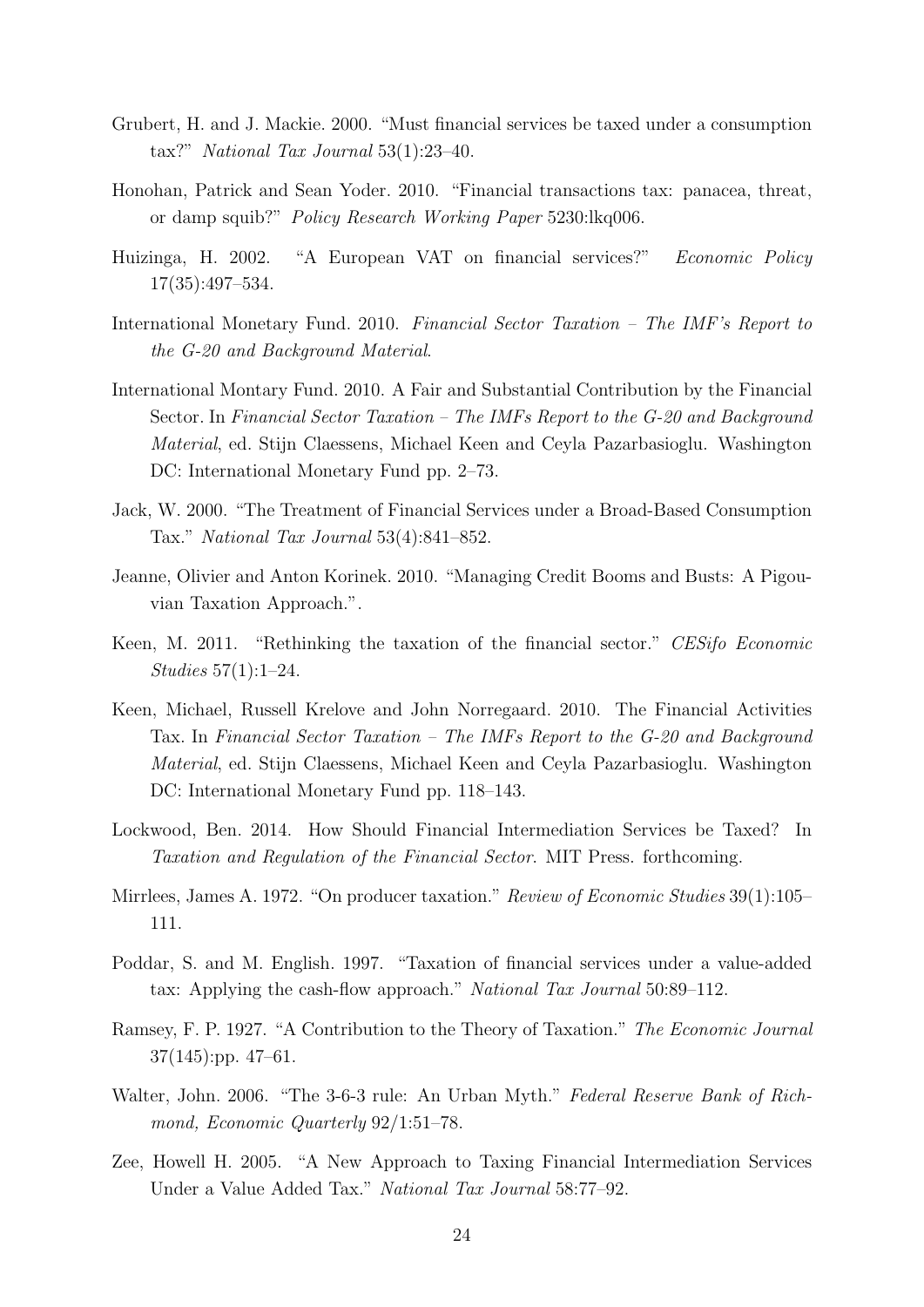## A Appendix

**Definition 1 (Competitive Equilibrium)** Given a tax system  $\tau = (\tau_w, \tau_b)$ , an allocation  $a = (d, l, y, c)$  and a price system  $(q, p)$  are a competitive equilibrium if they satisfy equations  $(48)$  -  $(56)$  below: There are zero profits in food production,

<span id="page-27-0"></span>
$$
q_f = \frac{p_c}{p_w p_l} = 1 \quad and \quad l = p_w y_f \tag{48}
$$

Food producers repay their loans with probability

<span id="page-27-2"></span>
$$
\alpha = \rho(l) \tag{49}
$$

The labor market clears,

<span id="page-27-7"></span>
$$
y_b + y_f + y_g = y_h \tag{50}
$$

The food market clears,

<span id="page-27-8"></span>
$$
c_b + c_g + c_h = \alpha y_f \tag{51}
$$

The "effective" prices  $q_h$  and  $q_b$  are such that

<span id="page-27-4"></span>
$$
q_h = \frac{p_d \ p_w (1 - \tau_w)}{p_c} \tag{52}
$$

and

<span id="page-27-3"></span>
$$
q_b = \frac{p_d}{p_l} \frac{1 + p_w \kappa_l}{1 - p_w \kappa_d} \,. \tag{53}
$$

Moreover, at the given price system, the households choose  $y_h$ ,  $c_h$  and d, i.e.

<span id="page-27-5"></span>
$$
c_h = c_h^*(q_h) \, , y_h = y_h^*(q_h) \quad \text{and} \quad d = d_h^*\left(\frac{p_c}{p_d}, q_h\right) \, . \tag{54}
$$

and the banks choose  $y_b$ ,  $c_b$ ,  $l$  and  $d$ ,

<span id="page-27-6"></span>
$$
c_b = c_b^* \left( \frac{p_l}{p_c}, \frac{p_d}{p_c}, q_b \right), \ y_b = y_b^*(p_w, q_b), \ l = l_b^*(q_b) \quad \text{and} \quad d = d_b^* \left( \frac{p_l}{p_d}, q_b \right). \tag{55}
$$

Finally, government consumption of food and labor is consistent with the government's tax revenue,

<span id="page-27-1"></span>
$$
c_g = c_g^* \left(\tau_b, \frac{p_l}{p_c}, \frac{p_d}{p_c}, q_b\right) \quad and \quad y_g = y_g^*(\tau_w, p_w) \tag{56}
$$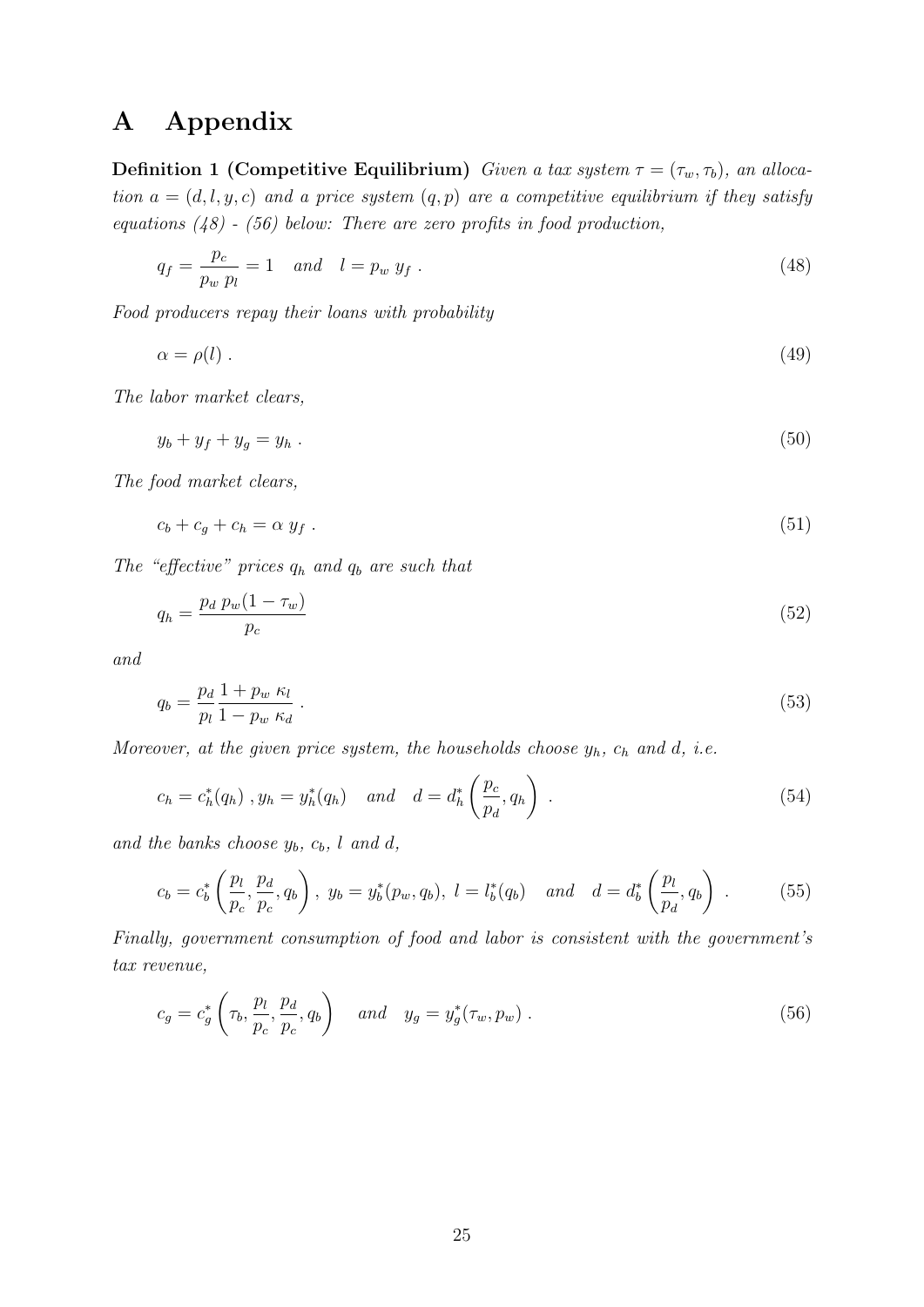#### A.1 Proof of Proposition [2.1](#page-13-4)

Part 1. We first show that if an allocation satisfies  $(48)$  -  $(56)$ , then it also satisfies  $(18)$ - [\(30\)](#page-14-0).

The requirement that  $\alpha = \rho(l)$  is part of the definition of a competitive equilibrium, see equation [\(49\)](#page-27-2). Trivially, equation [\(27\)](#page-14-4) holds as well.

In a competitive equilibrium it has to be the case that  $l = l_b^*(q_b)$ . From the bank's profit-maximization problem it follows that  $l_b^*(q_b)$  is implicitly defined by the equation  $R'(l_b^*(q_b)) = q_b$ . Thus, if l is part of a competitive equilibrium allocation then  $R'(l) = q_b$ , which proves that  $(29)$  holds.

By [\(48\)](#page-27-0), in a competitive equilibrium it has to be the case that  $q_f = 1$ . Given  $p_w = 1$ , this implies that  $\frac{p_l}{p_c} = 1$ . Combining  $R'(l) = q_b$  and equation [\(53\)](#page-27-3) yields  $\frac{p_l}{p_d} = \frac{1+\kappa_l}{1-\kappa_c}$  $1-\kappa_d$ 1  $\frac{1}{R'(l)}$ . Thus [\(30\)](#page-14-0) holds.

In a competitive equilibrium the prices  $q_h$  and  $q_b$  satisfy [\(52\)](#page-27-4) and [\(53\)](#page-27-3). Using that  $p_w = 1$  and that  $\frac{p_l}{p_c} = 1$ , this implies that

$$
q_h = (1 - \tau_w) \frac{1 - \kappa_d}{1 + \kappa_l} q_b.
$$

With  $R'(l) = q_b$ , this yields

$$
q_h = (1 - \tau_w) \frac{1 - \kappa_d}{1 + \kappa_l} R'(l) ,
$$

which proves that  $(28)$  holds.

In a competitive equilibrium it also has to be the case that  $c_h = c_h^*(q_h)$ , or that

$$
c_h = c_h^* \left( (1 - \tau_w) \frac{1 - \kappa_d}{1 + \kappa_l} R'(l) \right) ,
$$

which proves that  $(20)$  holds.

If d is part of a competitive equilibrium, then by  $(4)$  and  $(54)$ ,

<span id="page-28-0"></span>
$$
c_h^* \left( (1 - \tau_w) \frac{1 - \kappa_d}{1 + \kappa_l} R'(l) \right) = c_h = \frac{p_d}{p_l} d \,. \tag{57}
$$

Also, by [\(10\)](#page-10-2) and [\(55\)](#page-27-6),

<span id="page-28-1"></span>
$$
d = \frac{p_l}{p_d} q_b l = \frac{p_l}{p_d} R'(l) l . \tag{58}
$$

Equations [\(57\)](#page-28-0) and [\(58\)](#page-28-1) imply that

$$
c_h^* \left( (1 - \tau_w) \frac{1 - \kappa_d}{1 + \kappa_l} R'(l) \right) = R'(l) l , \qquad (59)
$$

i.e. that equation [\(18\)](#page-13-2) holds.

In a competitive equilibrium it has to be the case that

$$
d = d_b^* \left( \frac{p_l}{p_d}, q_b \right) = \frac{p_l}{p_d} q_b l = \frac{1 + \kappa_l}{1 - \kappa_d} l.
$$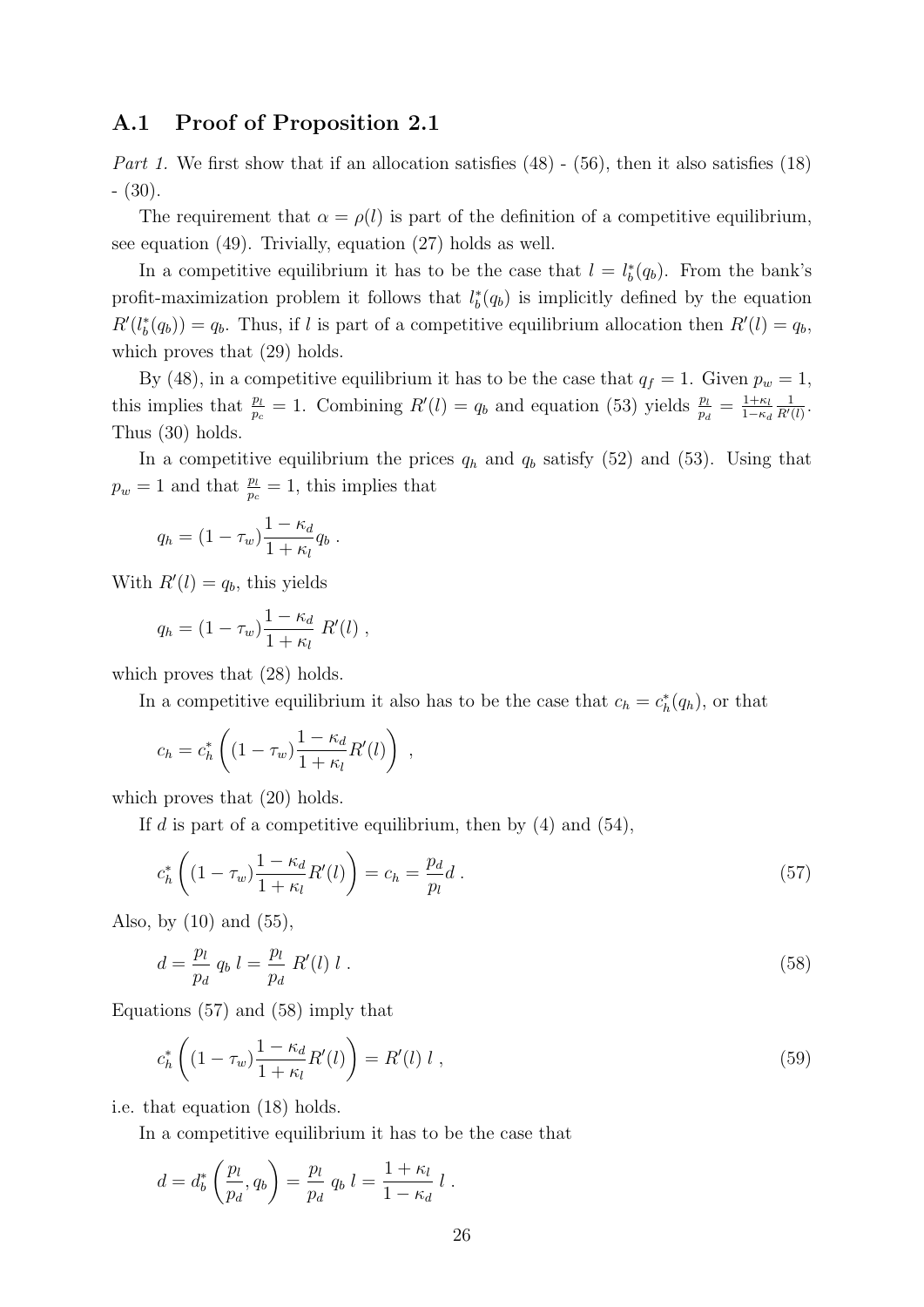where the first equality follows from  $(55)$ , the second equality uses  $(11)$  and, again,  $(55)$ , and the third equality uses  $p_w = 1$  and [\(53\)](#page-27-3). This shows that equation [\(19\)](#page-13-3) holds.

From the household's budget constraint it follows that in a competitive equilibrium  $y_h = \frac{1}{a}$  $\frac{1}{q_h}$   $c_h$ . Combining [\(28\)](#page-14-6) and [\(20\)](#page-13-5) yields [\(21\)](#page-14-7). From equations [\(10\)](#page-10-2) and [\(55\)](#page-27-6) it follows that  $(22)$  holds. To see that  $(23)$  holds, note that  $(12)$ ,  $(55)$ ,  $(30)$ ,  $(19)$  and  $(29)$  imply that

$$
c_b = \frac{(\rho(l) p_l l - p_d d)(1 - \tau_b)}{p_c}
$$
  
=  $(\rho(l) l - \frac{p_d}{p_l} d) (1 - \tau_b)$   
=  $(\rho(l) l - q_b l) (1 - \tau_b)$   
=  $(\rho(l) - R'(l)) l (1 - \tau_b).$ 

If combined with [\(16\)](#page-12-0), [\(13\)](#page-12-1), [\(56\)](#page-27-1), the same equations imply that [\(24\)](#page-14-8) holds. Analogously, equation [\(25\)](#page-14-9) follows from [\(56\)](#page-27-1), [\(3\)](#page-8-1),  $p_w = 1$ , [\(30\)](#page-14-0), [\(13\)](#page-12-1) and [\(14\)](#page-12-2).

Finally, we need to show that [\(26\)](#page-14-3) holds. From [\(50\)](#page-27-7) it follows that

$$
y_f = y_h - y_g - y_b.
$$

Using  $(21)$ ,  $(25)$ , and  $(22)$  this becomes

$$
y_f = \frac{1+\kappa_l}{1-\kappa_d} \; \frac{1}{R'(l)} \; c_h - \frac{\kappa_d+\kappa_l}{1-\kappa_d} \; l \; .
$$

Upon using [\(18\)](#page-13-2) and  $c_h = c_h^*(q_h)$  this simplifies to  $y_f = l$ , which proves that [\(26\)](#page-14-3) holds.

Part 2. We now show that equations  $(18)$  -  $(30)$  imply that equations  $(48)$  -  $(56)$  hold.

Trivially, equation [\(27\)](#page-14-4) implies that equation [\(49\)](#page-27-2) holds. Equations [\(30\)](#page-14-0), [\(26\)](#page-14-3) and  $p_w = 1$  imply that [\(48\)](#page-27-0) holds. Equations [\(30\)](#page-14-0), [\(28\)](#page-14-6) and  $p_w = 1$  imply that [\(52\)](#page-27-4) holds. Equations [\(30\)](#page-14-0), [\(29\)](#page-14-5) and  $p_w = 1$  imply that [\(53\)](#page-27-3) holds.

Given these price relations, we leave it to the reader to verify that  $c_h$ ,  $y_h$ ,  $d$ ,  $l$ ,  $y_b$ , and  $c<sub>b</sub>$ , are consistent with optimizing behavior by banks and household, respectively, i.e. that [\(54\)](#page-27-5) and [\(55\)](#page-27-6) hold. We also leave it to the reader to verify that government consumption of food and labor is consistent with the behavior of banks and households so that [\(56\)](#page-27-1) holds.

It remains to be shown that the labor market and the food market clear. To see that the food market clears, note that  $(20)$ ,  $(18)$ ,  $(23)$ , and  $(24)$  imply that

$$
c_b + c_g + c_h = \rho(l) l .
$$

With  $\rho(l) = \alpha$  and  $l = y_f$  this becomes

$$
c_b + c_g + c_h = \alpha y_f,
$$

which proves that  $(51)$  holds.

Labor market clearing can be verified as follows: Equations [\(18\)](#page-13-2), [\(21\)](#page-14-7) and [\(25\)](#page-14-9) imply that

$$
y_h - y_g = \frac{1 + \kappa_l}{1 - \kappa_d} l.
$$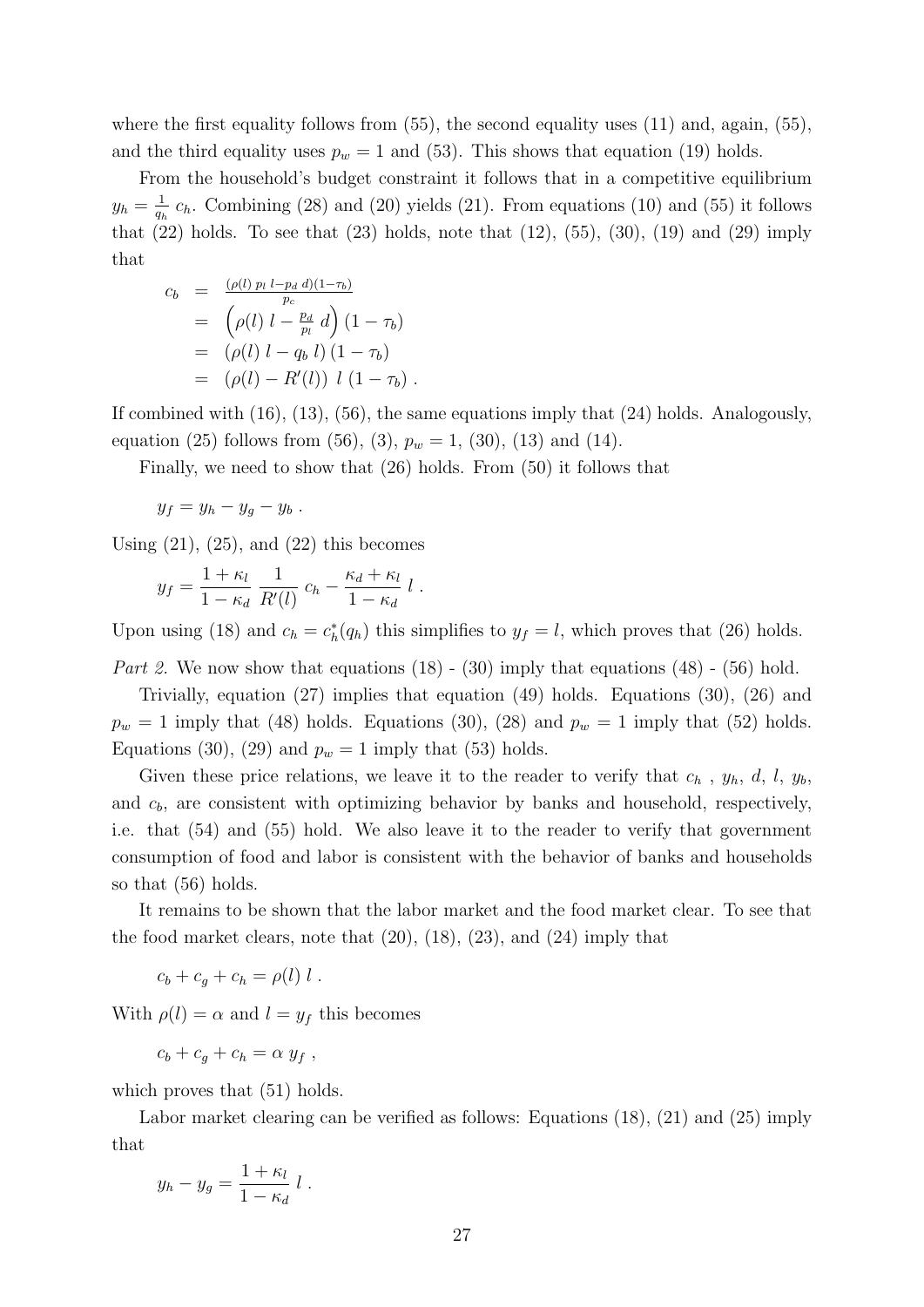From  $y_f = l$  and [\(22\)](#page-14-1) it follows that

$$
y_b + y_f = \frac{1 + \kappa_l}{1 - \kappa_d} l.
$$

Hence,  $y_h - y_g = y_b + y_f$ , which proves that [\(50\)](#page-27-7) holds.

#### A.2 Proof of Proposition [4.1](#page-18-0)

The following Lemma provides the equilibrium characterization if there is a tax system  $\tau = (\tau_b, \tau_{fat}, \tau_w)$  that includes a financial activities tax. It is a straightforward adaptation of Proposition [2.1](#page-13-4) so that we omit a proof.

<span id="page-30-0"></span>Lemma 1 Suppose that Assumption [3](#page-15-0) holds. Also suppose that either Assumption [1](#page-11-3) or [2](#page-11-2) holds. Let  $p_w = 1$  and let there be a given tax policy  $\tau = (\tau_b, \tau_{fat}, \tau_w)$  that includes a financial activities tax. An allocation  $a = (d, l, y, c)$  and a price system  $(q, p)$  are a competitive equilibrium if and only if they satisfy equations [\(60\)](#page-30-1) - [\(72\)](#page-31-0) below: The loan volume l solves

<span id="page-30-1"></span>
$$
c_h^* \left( (1 - \tau_w) \frac{1 - (1 + \tau_{fat}) \kappa_d}{1 + (1 + \tau_{fat}) \kappa_l} R'(l) \right) = l \; R'(l) \; . \tag{60}
$$

The volume of deposits satisfies

$$
d = \frac{1 + (1 + \tau_{fat})\kappa_l}{1 - (1 + \tau_{fat})\kappa_d} l \tag{61}
$$

Household consumption of food is given by

$$
c_h = c_h^* \left( (1 - \tau_w) \frac{1 - (1 + \tau_{fat}) \kappa_d}{1 + (1 + \tau_{fat}) \kappa_l} R'(l) \right) \,. \tag{62}
$$

Labor supply of households is given by

$$
y_h = \frac{1}{(1 - \tau_w)} \frac{1 + (1 + \tau_{fat})\kappa_l}{1 - (1 + \tau_{fat})\kappa_d} \frac{1}{R'(l)} c_h^* \left( (1 - \tau_w) \frac{1 - (1 + \tau_{fat})\kappa_d}{1 + (1 + \tau_{fat})\kappa_l} R'(l) \right) . \tag{63}
$$

Labor employed by banks is given by

$$
y_b = \frac{\kappa_d + \kappa_l}{1 - (1 + \tau_{fat})\kappa_d} l \tag{64}
$$

Food consumption by banks is given by

$$
c_b = (1 - \tau_b)(1 - \tau_{fat})(\rho(l) - R'(l)) l . \qquad (65)
$$

Government food consumption is given by

$$
c_g = (1 - (1 - \tau_b)(1 - \tau_{fat})) (\rho(l) - R'(l)) l . \qquad (66)
$$

Public employment is given by

$$
y_g = \frac{\tau_w}{(1 - \tau_w)} \frac{1 + (1 + \tau_{fat})\kappa_l}{1 - (1 + \tau_{fat})\kappa_d} \frac{1}{R'(l)} c_h^* \left( (1 - \tau_w) \frac{1 - (1 + \tau_{fat})\kappa_d}{1 + (1 + \tau_{fat})\kappa_l} R'(l) \right) . \tag{67}
$$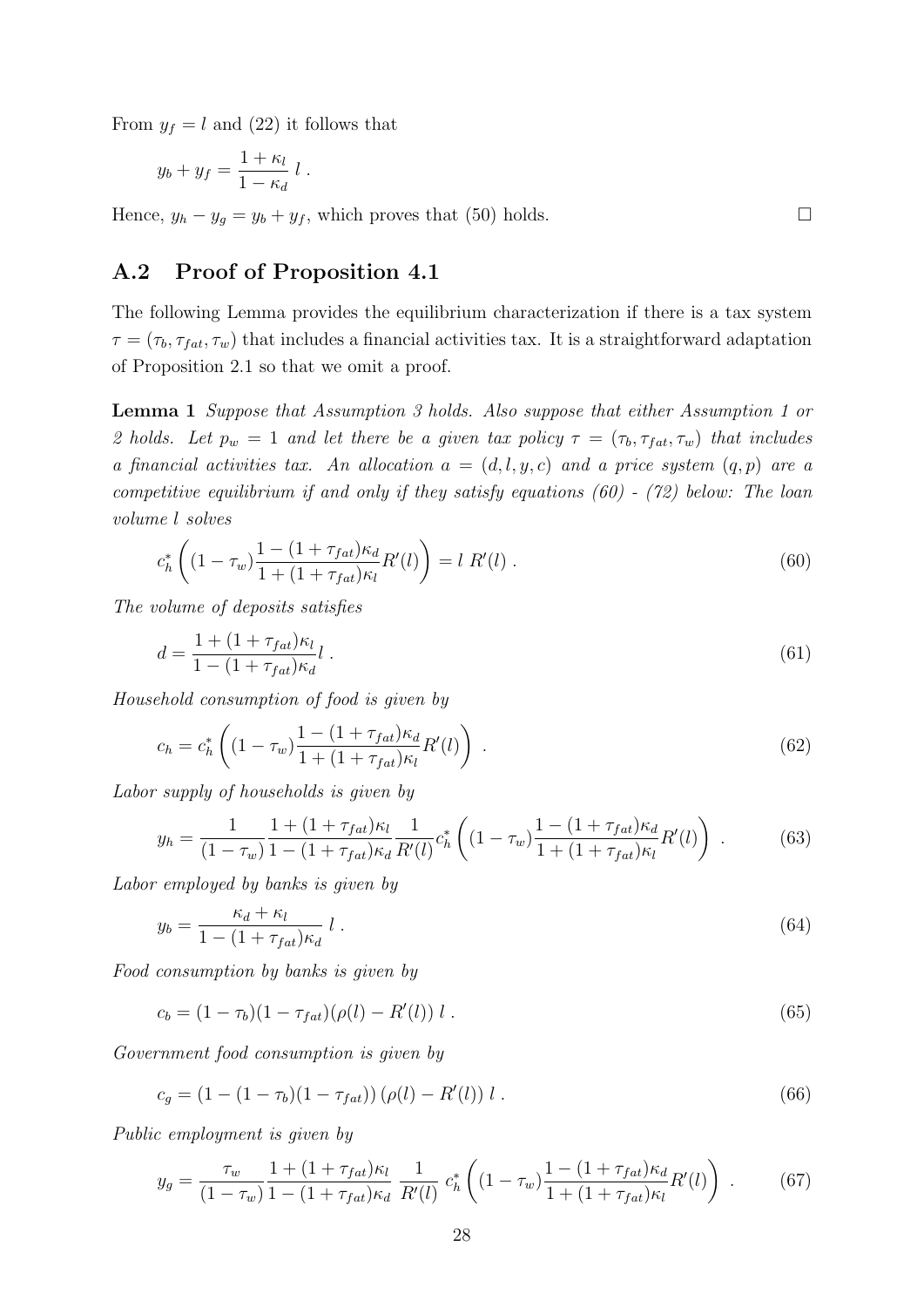Labor hired in food production is given by

$$
y_f = l \tag{68}
$$

The success probability of food producers is given by

$$
\alpha = \rho(l) \tag{69}
$$

The effective wage for the household is given by

$$
q_h = (1 - \tau_w) \frac{1 - (1 + \tau_{fat}) \kappa_d}{1 + (1 + \tau_{fat}) \kappa_l} R'(l) \,. \tag{70}
$$

The effective cost for banks is given by

$$
q_b = R'(l) \tag{71}
$$

Relative prices are such that

<span id="page-31-0"></span>
$$
\frac{p_l}{p_c} = 1 \quad and \quad \frac{p_l}{p_d} = \frac{1 + (1 + \tau_{fat})\kappa_l}{1 - (1 + \tau_{fat})\kappa_d} \frac{1}{R'(l)} \,. \tag{72}
$$

We now turn to the proof of Proposition [4.1.](#page-18-0) Let there be a given tax system  $\tau =$  $(\tau_b, \tau_{fat}, \tau_w)$  and the corresponding equilibrium as characterized in Lemma [1.](#page-30-0) We now construct a simple tax system  $\tau^s = (\tau_b^s, \tau_w^s)$  so that the effective wage for the household  $q_h$  and the after-tax-profits of banks are identical under both tax systems. Note that  $q_h^{eq}$  $q_h^{eq}(\tau) = q_h^{eq}$  $\frac{eq}{h}(\tau^s)$  is both necessary and sufficient for  $V_h(q_h^{eq})$  $V_h^{eq}(\tau)$ ) =  $V_h(q_h^{eq})$  $\binom{eq}{h}$ . We then study the implications of the simple tax system  $\tau^s$  for the government's tax revenue.

The requirements  $q_h^{eq}$  $\zeta_h^{eq}(\tau) = q_h^{eq}$  $\epsilon_h^{eq}(\tau^s)$  and  $c_b^{eq}$  $c_b^{eq}(\tau) = c_b^{eq}$  $b^{\text{eq}}(t^s)$  give us two equations in two unknowns, namely the tax rates  $\tau_b^s$  and  $\tau_w^s$ .

*Step 1*. We first note that  $q_h^{eq}$  $q_h^{eq}(\tau) = q_h^{eq}$  $\frac{eq}{h}(\tau^s)$  implies that the equilibrium loan volume is the same under tax system  $\tau$  and under tax system  $\tau^s$ , i.e.  $l^{eq}(\tau) = l^{eq}(\tau^s)$ . To see this, note that Proposition [2.1](#page-13-4) and Lemma [1](#page-30-0) imply that

$$
c_h^*(q_h^{eq}(\tau)) = l^{eq}(\tau)R'(l^{eq}(\tau)),
$$

and

$$
c_h^*(q_h^{eq}(\tau^s)) = l^{eq}(\tau^s) R'(l^{eq}(\tau^s)) \ .
$$

Now  $q_h^{eq}$  $q_h^{eq}(\tau) = q_h^{eq}$  $\binom{eq}{h}$  implies that

$$
l^{eq}(\tau)R'(l^{eq}(\tau)) = l^{eq}(\tau^s)R'(l^{eq}(\tau^s))
$$

By Assumptions [1](#page-11-3) and [2,](#page-11-2) the function  $f(l) = l R'(l)$  is strictly increasing. Hence,  $f(l^{eq}(\tau)) = f(l^{eq}(\tau^{s}))$  implies  $l^{eq}(\tau) = l^{eq}(\tau^{s})$ . We will simply write  $l^{eq}$  in the following.

Step 2. We now show that the government's food consumption is unaffected if we move from  $\tau$  to  $\tau^s$ . Proposition [2.1](#page-13-4) and Lemma [1](#page-30-0) imply that

$$
c_b^{eq}(\tau) = (1 - \tau_b)(1 - \tau_{fat})(\rho(l^{eq}) - R'(l^{eq})) \; l^{eq} \; ,
$$